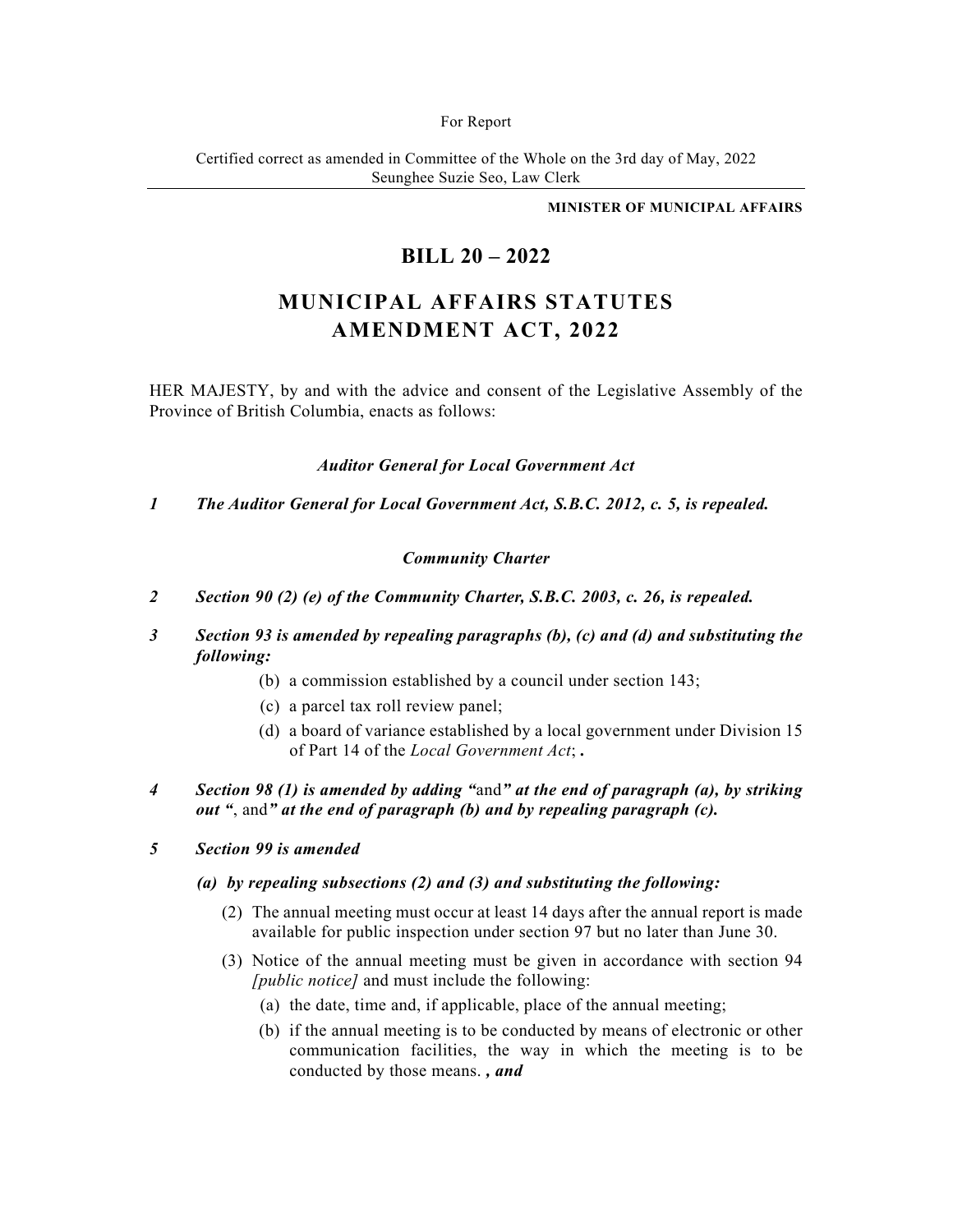#### *(b) by adding the following subsections:*

- (4) The council must have the annual report available for public inspection at the annual meeting.
- (5) In the case of an annual meeting conducted by means of electronic or other communication facilities, the obligation under subsection (4) is met if the annual report is published on a publicly accessible website.

#### *6 The following Division is added to Part 4:*

## **Division 6.1 – Mandatory Leave of Absence**

## **Definition**

**109.1** In this Division, **"charge"** does not include a charge in an information described in section 507.1 (1) of the *Criminal Code* that must be referred in accordance with that section.

#### **Disclosure of charge**

- **109.2** (1) This section applies to a council member who is charged with any of the following:
	- (a) an offence under the *Criminal Code*;
	- (b) an indictable offence under the *Controlled Drugs and Substances Act* (Canada).
	- (2) The council member must, as soon as practicable, give written notice to the council indicating
		- (a) the offence with which the member is charged, and
		- (b) the date of the charge.

#### **Mandatory leave of absence**

- **109.3** (1) A council member who is charged with an offence referred to in section 109.2 is on a leave of absence from the member's duties on council for a period that
	- (a) begins on the date of the charge, and
	- (b) ends, as applicable,
		- (i) if the member is acquitted of the offence, on the day after the date of the acquittal,
		- (ii) if the member is convicted of the offence, on the date of the conviction,
		- (iii) if the member is discharged of the offence, on the day after the date of the discharge,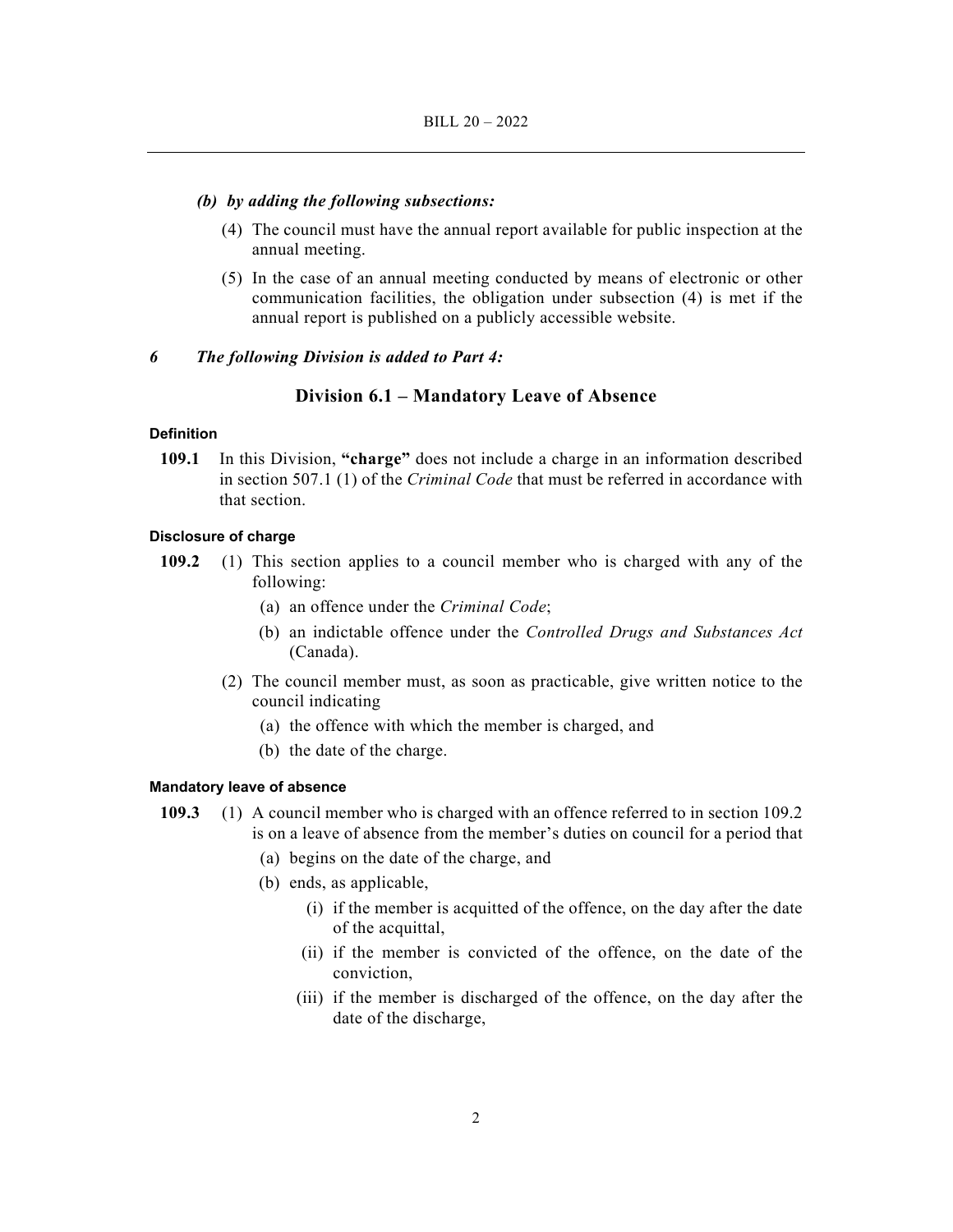- (iv) if all proceedings in relation to the charge are stayed, on the day after the date of the stay, or
- (v) if the charge is withdrawn, on the day after the date of the withdrawal.
- (2) While on a leave of absence under this section, the council member
	- (a) continues to hold office but must not exercise a power or carry out a duty as a council member, and
	- (b) is entitled to remuneration and benefits to which the member would be entitled as a council member if the member were not on the leave of absence.
- (3) For certainty, a person who is on a leave of absence under this section and who is otherwise qualified to hold office is not disqualified from being nominated for, being elected to or holding office
	- (a) on a local government,
	- (b) on the council of the City of Vancouver or on the Park Board established under section 485 of the *Vancouver Charter*, or
	- (c) as a trustee under the *Islands Trust Act*.
- (4) A power exercised or a duty carried out by a council member who is on a leave of absence under this section is not invalid by reason only that it was exercised or carried out in contravention of subsection (2) (a).

## *7 Section 125 (7) is repealed and the following substituted:*

- (7) The disqualification under subsection (5) does not apply if the absence is
	- (a) because of illness or injury,
	- (b) with leave of the council, or
	- (c) because the council member is on a leave of absence under section 109.3 *[mandatory leave of absence]*.
- *8 Sections 128 (2) and 128.1 (2) are amended by striking out "*The following rules apply*" and substituting "*The following requirements apply*".*
- *9 Section 129 is amended* 
	- *(a) in subsection (1) by striking out "*subsection (3) or (4)*" and substituting "*subsection (3), (4) or (7)*", and*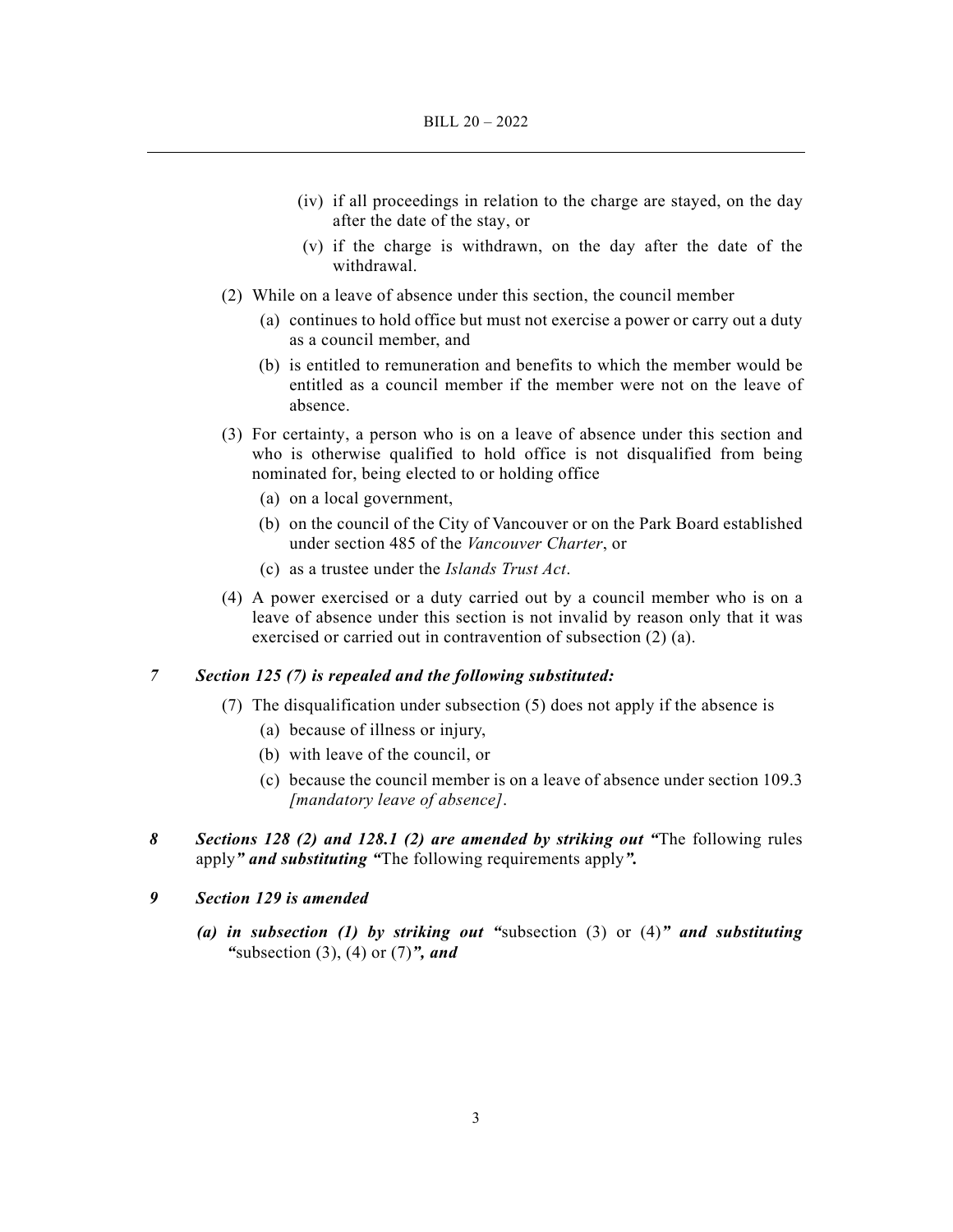#### *(b) by adding the following subsection:*

- (7) If, as a result of section 109.3 *[mandatory leave of absence]*, the number of council members who may exercise their powers and carry out their duties is reduced to less than a quorum, the minister may either
	- (a) order that the reduced number of members constitutes a quorum until the quorum requirement described in subsection (1) of this section can be met, or
	- (b) appoint qualified persons to act on behalf of the members who are on a leave of absence under section 109.3.

#### *10 The following sections are added to Division 4 of Part 5:*

#### **Electronic meetings of other bodies**

- **145.1** (1) If permitted under the rules governing the procedures of the body and the requirements of subsection (2) are met, meetings of the following bodies may be conducted by means of electronic or other communication facilities:
	- (a) a commission established by a council under section 143;
	- (b) a parcel tax roll review panel;
	- (c) a board of variance established by a local government under Division 15 of Part 14 of the *Local Government Act*;
	- (d) an advisory body established by a council;
	- (e) a body that under this or another Act may exercise the powers of a municipality or council;
	- (f) a body referred to in section 93 (g).
	- (2) The following requirements apply in relation to a meeting referred to in subsection (1):
		- (a) the facilities must enable the meeting's participants to hear, or watch and hear, the meeting;
		- (b) except for any part of the meeting that is closed to the public, the facilities must enable the public to hear, or watch and hear, the meeting.
	- (3) Members of a body who are participating under this section in a meeting conducted in accordance with this section are deemed to be present at the meeting.

#### **Electronic participation of members**

**145.2** (1) If permitted under the rules governing the procedures of the body and the requirements of subsection (2) are met, a member of a body referred to in section 145.1 (1) who is unable to attend in person at a meeting of that body may participate in the meeting by means of electronic or other communication facilities.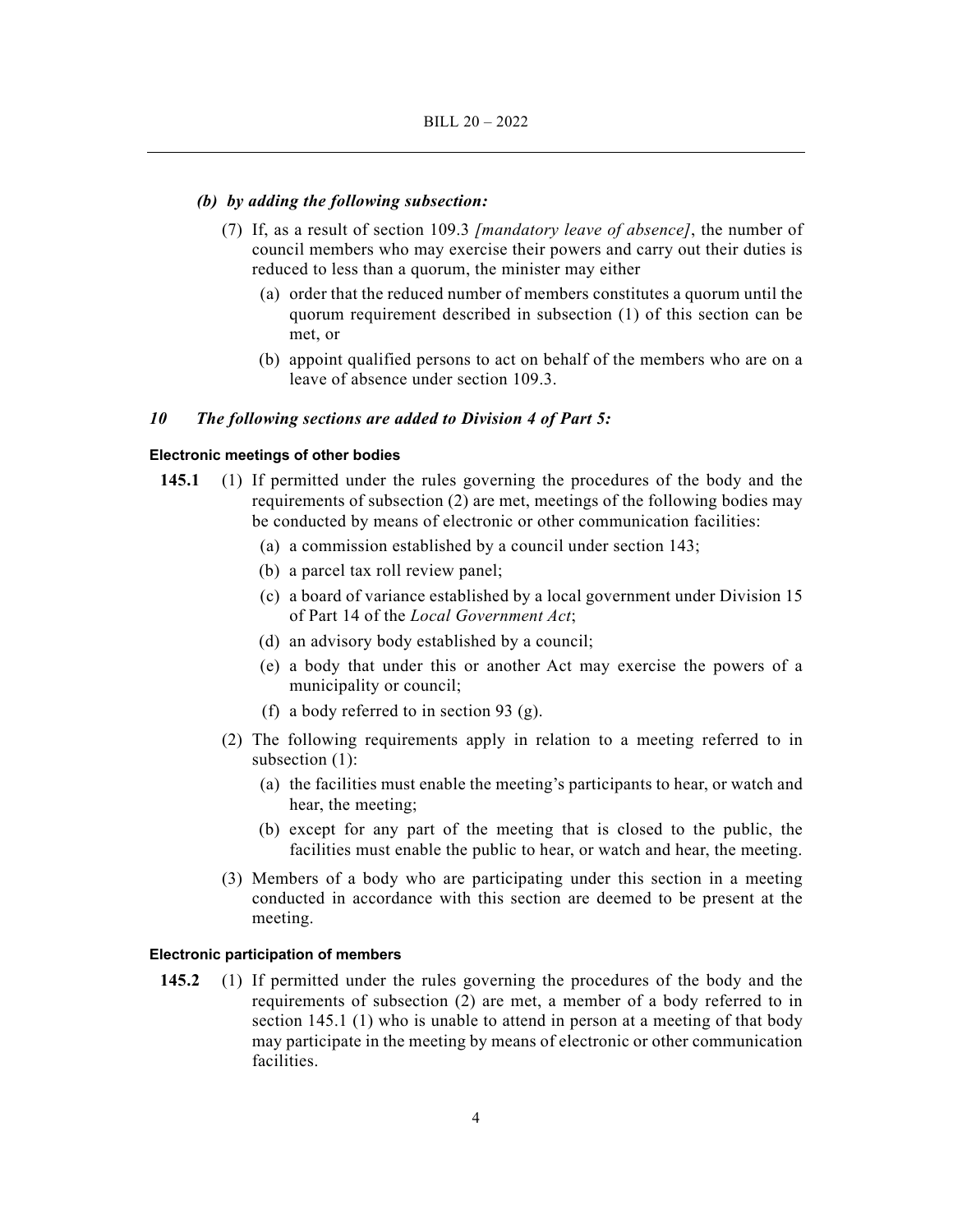- (2) The following requirements apply in relation to a meeting referred to in subsection (1):
	- (a) the facilities must enable the meeting's participants to hear, or watch and hear, the participation of the member;
	- (b) except for any part of the meeting that is closed to the public, the facilities must enable the public to hear, or watch and hear, the participation of the member.
- (3) Members of a body who are participating under this section in a meeting conducted in accordance with this section are deemed to be present at the meeting.

## *11 Section 204 is amended*

## *(a) by repealing subsection (2) and substituting the following:*

- (2) For the purposes of this Division, the council must
	- (a) appoint at least 3 persons as the members of the parcel tax roll review panel,
	- (b) establish the time and, if applicable, place for the sitting of the panel,
	- (c) determine whether the sitting will be conducted by means of electronic or other communication facilities, and
	- (d) publish notice of the sitting in accordance with section 94 *[public notice]*. *,*

## *(b) by adding the following subsection:*

- (2.1) A notice under subsection (2) (d) must state the following:
	- (a) the time and, if applicable, place of the sitting of the review panel;
	- (b) if the sitting is conducted by means of electronic or other communication facilities, the way in which the sitting is to be conducted by those means. *,*

## *(c) by repealing subsection (3) (c) and substituting the following:*

 (c) the time and, if applicable, place of the first sitting of the review panel, *, and*

## *(d) in subsection (3) by adding the following paragraph:*

 (c.1) if the first sitting of the review panel is conducted by means of electronic or other communication facilities, the way in which the first sitting is to be conducted by those means, and *.*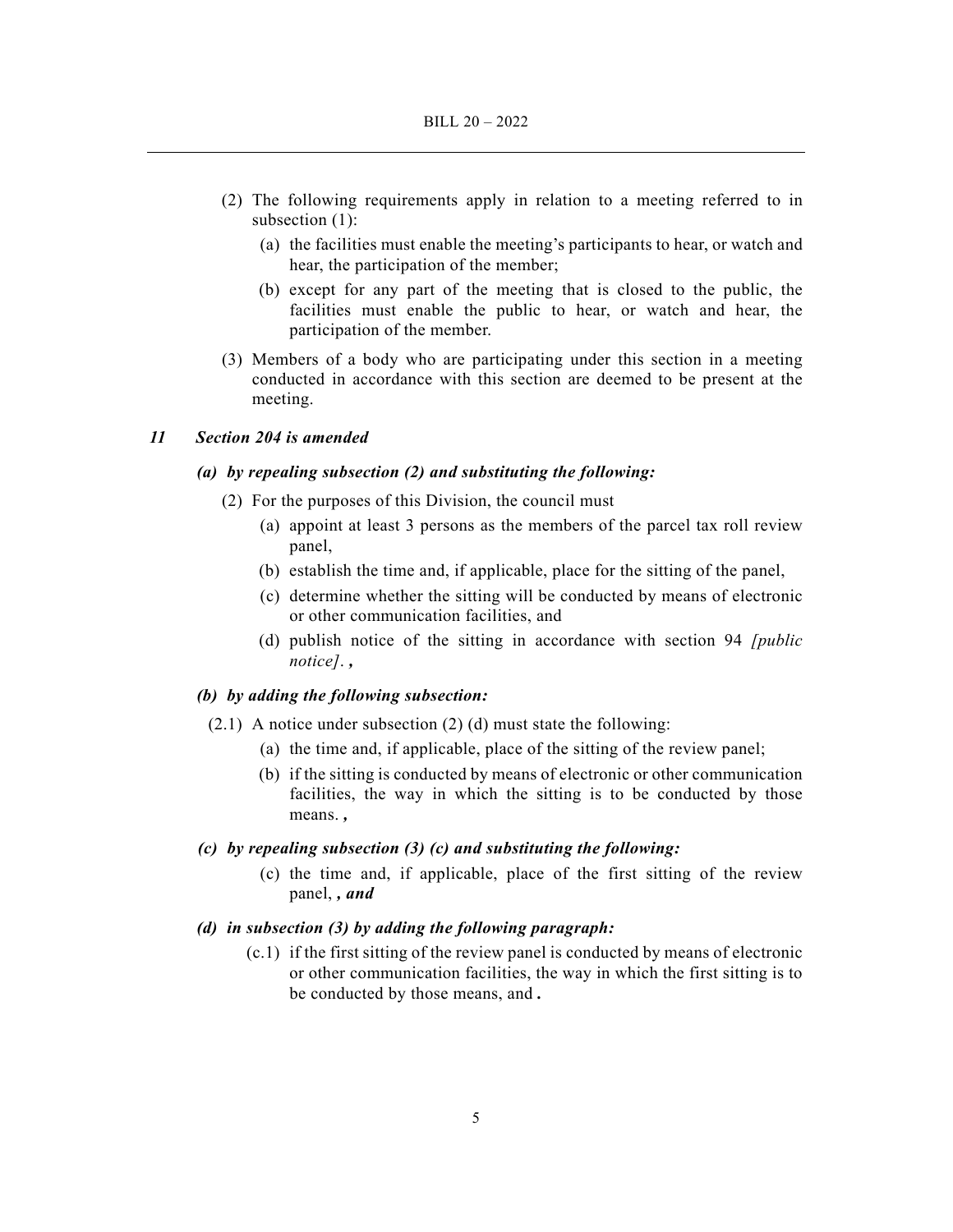## *12 Section 205 is amended by repealing subsections (5), (6) and (7) and substituting the following:*

- (5) The notice under subsection (4) must state
	- (a) the intention of the parcel tax roll review panel,
	- (b) the time and, if applicable, place set for the panel to give its direction, and
	- (c) if the direction is given by means of electronic or other communication facilities, the way in which the direction is to be given by those means.
- (6) The following sections of the *Assessment Act* apply in relation to the hearing of complaints by a parcel tax roll review panel:
	- (a) section 32 (3), (4) and (5) *[complaints by local government or assessor]*;
	- (b) section 33 (3) *[contents of notice of complaint]*;
	- (c) section 35 (1) (b) and (c) and (2) *[notice of hearing to complainant]*;
	- (d) section 37 *[notice of withdrawal of complaint]*;
	- (e) section 38 (2) (a), (7) (a) and (b) and (9) *[review panel procedures]*;
	- (f) section 40 *[burden of proof]*.
- (7) In applying a section of the *Assessment Act* referred to in subsection (6) of this section,
	- (a) a reference to a complaint is to be read as a reference to a complaint under subsection (1) of this section,
	- (b) a reference to the assessment roll is to be read as a reference to a parcel tax roll,
	- (c) a reference to the assessor is to be read as a reference to the collector,
	- (d) a reference to a review panel is to be read as a reference to a parcel tax roll review panel, and
	- (e) a reference to a property is to be read as a reference to a parcel.

## *13 The following section is added:*

#### **Daily schedule of review panel**

- **205.1** (1) The daily schedule of matters for review and consideration by a parcel tax roll review panel, as set by the collector, must be posted
	- (a) at the place where the parcel tax roll review panel is to meet, if sittings of the parcel tax roll review panel are conducted in person, or
	- (b) at the public notice posting places, if sittings of the parcel tax roll review panel are conducted by means of electronic or other communication facilities.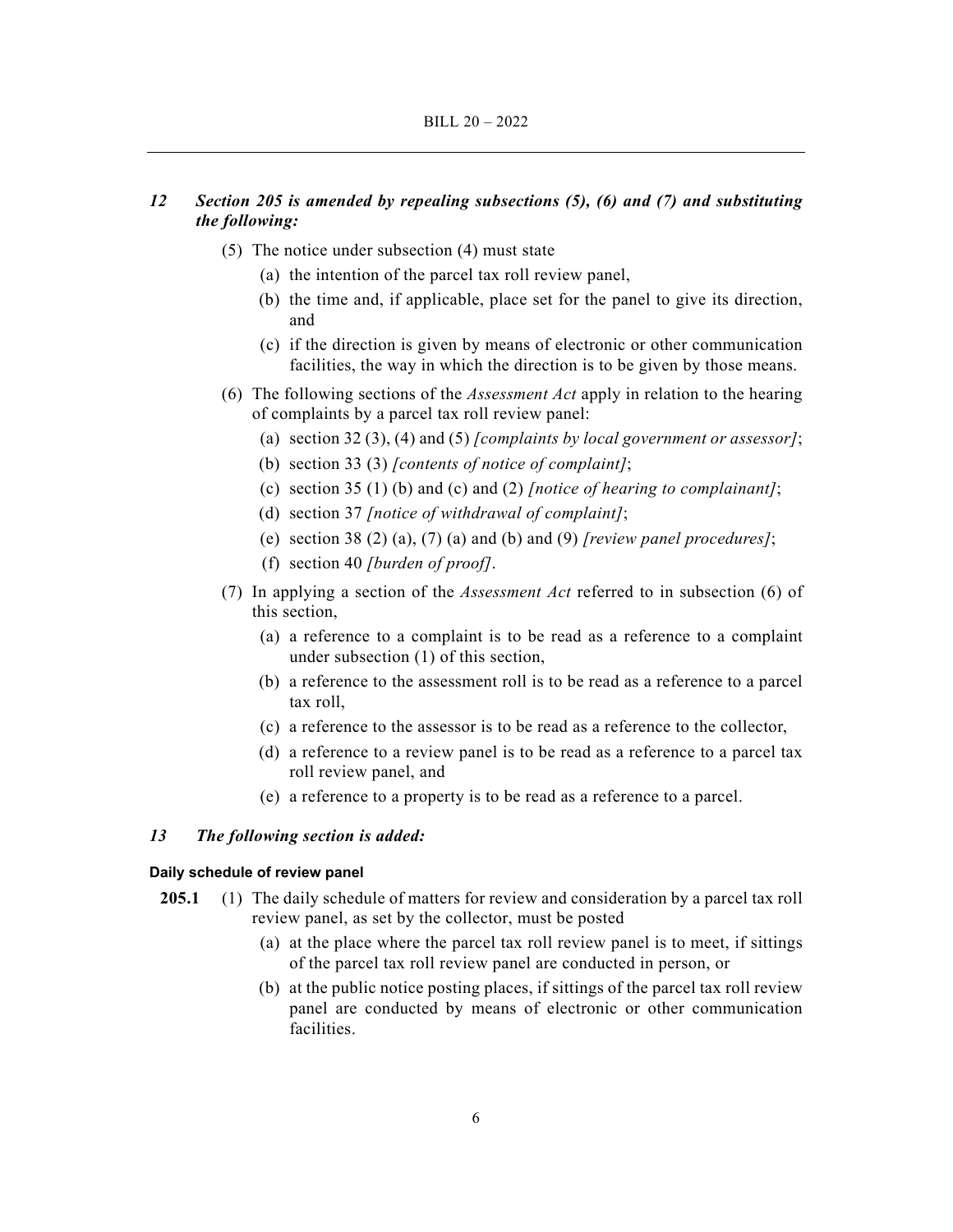- (2) The parcel tax roll review panel must deal with complaints and collector recommendations in accordance with the daily schedule referred to in subsection (1) unless the parcel tax roll review panel considers a change in the daily schedule necessary or desirable in the circumstances.
- (3) For the purposes of subsection (2), the chair of the parcel tax roll review panel may adjourn the sittings of the parcel tax roll review panel
	- (a) from day to day or from time to time, and
	- (b) if the sittings of the parcel tax roll review panel are conducted in person, from place to place within the geographic area of the parcel tax roll review panel's jurisdiction.
- *14 The Schedule is amended in the definition of* **"parcel tax roll review panel"** *by striking out "*the parcel tax roll review panel*" and substituting "*a parcel tax roll review panel*".*

## *Islands Trust Act*

#### *15 Section 6 of the Islands Trust Act, R.S.B.C. 1996, c. 239, is amended*

 *(a) in subsection (7) by adding the following paragraph:*  (a.1) Division 6.1 *[Mandatory Leave of Absence]* of Part 4; *, and*

#### *(b) by adding the following subsection:*

- (7.1) If, as a result of section 109.3 *[mandatory leave of absence]* of the *Community Charter* as it applies for the purposes of this Act, the number of members of a local trust committee who may exercise their powers is reduced to fewer than the number that is required for the local trust committee to exercise its powers, the minister may
	- (a) order that the reduced number of members constitutes the required number of members for the local trust committee to exercise its powers until the previous requirement can be met, or
	- (b) appoint qualified persons to act on behalf of the members who are on a leave of absence under section 109.3.

#### *Local Government Act*

- *16 Section 54 (1) of the Local Government Act, R.S.B.C. 2015, c. 1, is amended by adding the following paragraph:* 
	- (a.1) the office becomes vacant under section 82.1 *[disqualification indictable offence]*; *.*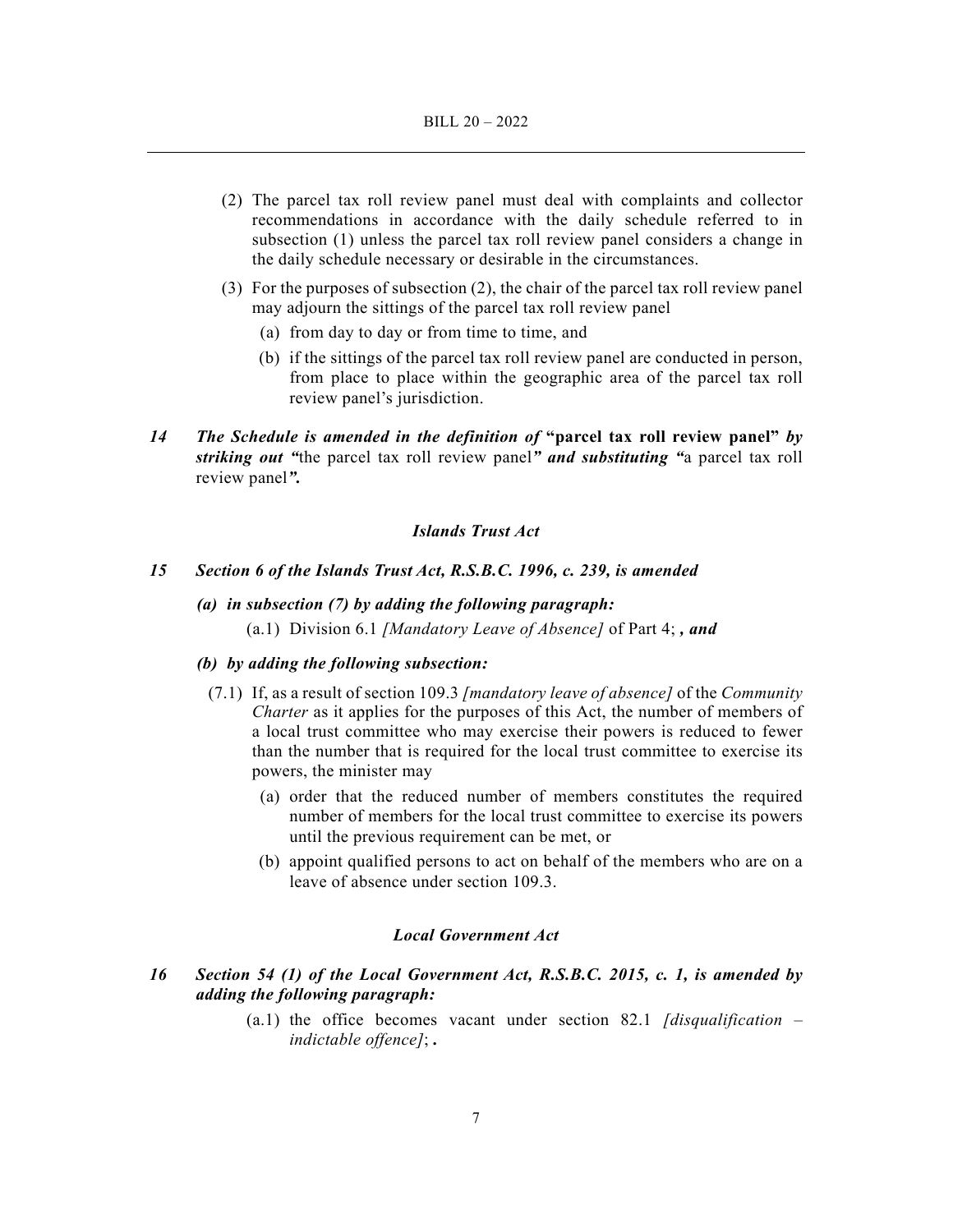## *17 Section 81 (2) is amended by adding the following paragraph:*

(b.1) a person who is disqualified from holding office under section 82.1; *.*

## *18 The following section is added:*

## **Disqualification – indictable offence**

- **82.1** (1) A person who is convicted of an indictable offence is disqualified from being nominated for, being elected to or holding office on a local government from the date of the conviction until the date on which the person is sentenced.
	- (2) If a person elected or appointed to office on a local government is convicted of an indictable offence, the person's office becomes vacant on the date of the conviction.
	- (3) For certainty, a person whose office becomes vacant under subsection (2) and whose conviction is overturned on appeal is not entitled, if the term of office for which the person was elected has not ended, to take office for the unexpired part of the term.

#### *19 Section 204 (2) is repealed and the following substituted:*

- (2) The disqualification under subsection (1) does not apply if
	- (a) the absence is due to illness or injury,
	- (b) the absence is with leave of the board, or
	- (c) the member is on a leave of absence under section 109.3 *[mandatory leave of absence]* of the *Community Charter*.

## *20 Section 205 (1) is amended by adding the following paragraph:*

(a.1) Division 6.1 *[Mandatory Leave of Absence]* of Part 4; *.*

### *21 The following Division is added to Part 6:*

#### **Division 5.1 – Proceedings of Other Bodies**

#### **Electronic meetings of other bodies**

- **226.1** (1) If permitted under the rules governing the procedures of the body and the requirements of subsection (2) are met, meetings of the following bodies may be conducted by means of electronic or other communication facilities:
	- (a) a local community commission under section 243 *[establishment of local community commissions]*;
	- (b) a commission established under section 263 (1) (g) *[corporate powers of board]*;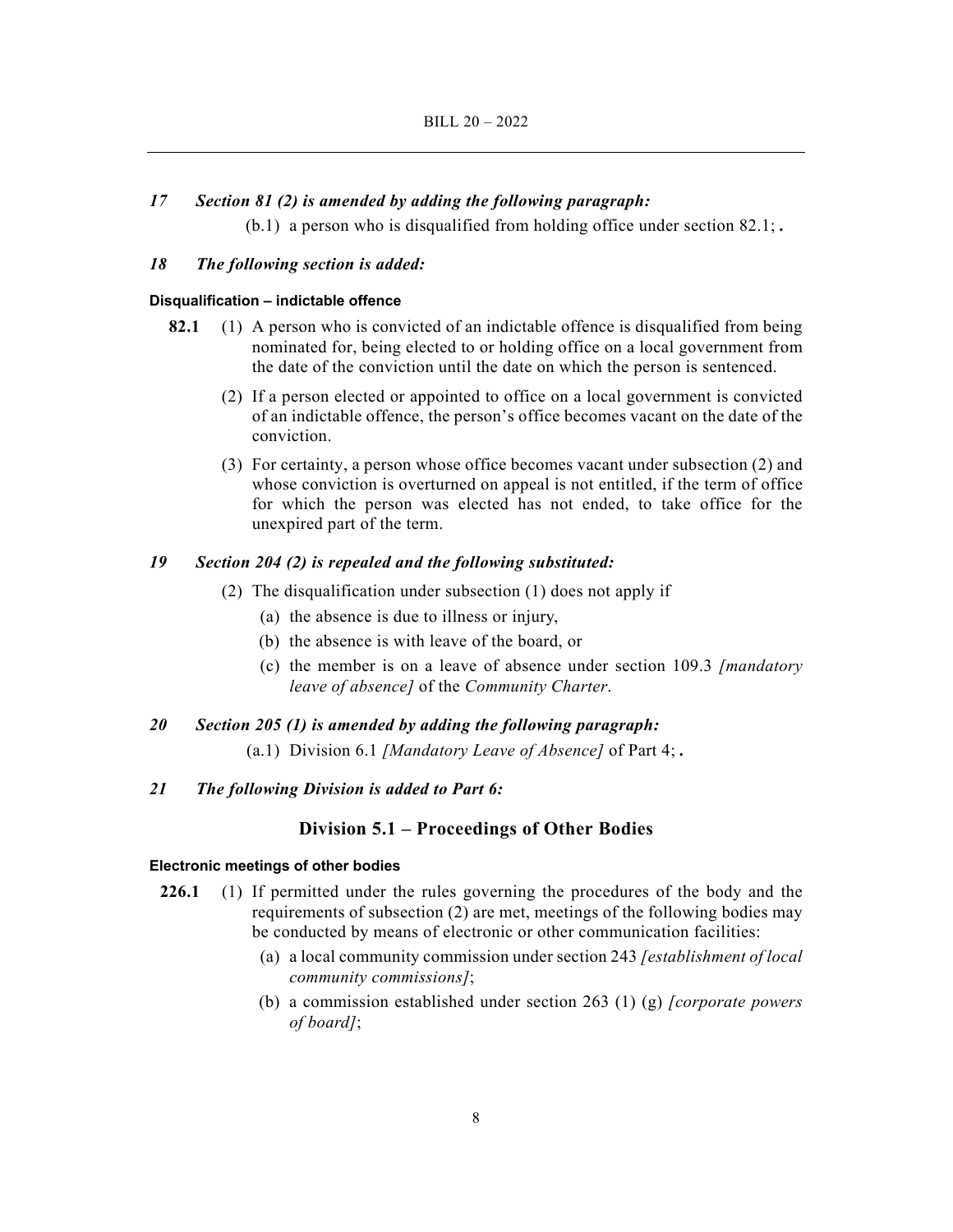- (c) an intergovernmental advisory committee established under section 450 *[intergovernmental advisory committees]*;
- (d) an advisory planning commission established under section 461 *[advisory planning commission]*.
- (2) The following requirements apply in relation to a meeting referred to in subsection (1):
	- (a) the facilities must enable the meeting's participants to hear, or watch and hear, the meeting;
	- (b) except for any part of the meeting that is closed to the public, the facilities must enable the public to hear, or watch and hear, the meeting.
- (3) Members of a body who are participating under this section in a meeting conducted in accordance with this section are deemed to be present at the meeting.

### **Electronic participation of members of other bodies**

- **226.2** (1) If permitted under the rules governing the procedures of the body and the requirements of subsection (2) are met, a member of a body referred to in section 226.1 (1) who is unable to attend in person at a meeting of that body may participate in the meeting by means of electronic or other communication facilities.
	- (2) The following requirements apply in relation to a meeting referred to in subsection (1):
		- (a) the facilities must enable the meeting's participants to hear, or watch and hear, the participation of the member;
		- (b) except for any part of the meeting that is closed to the public, the facilities must enable the public to hear, or watch and hear, the participation of the member.
	- (3) Members of a body who are participating under this section in a meeting conducted in accordance with this section are deemed to be present at the meeting.

## *22 Section 376 is amended*

 *(a) in subsection (1) by striking out "*By June 30 in each year*" and substituting "*On or before June 30 in each year*", and*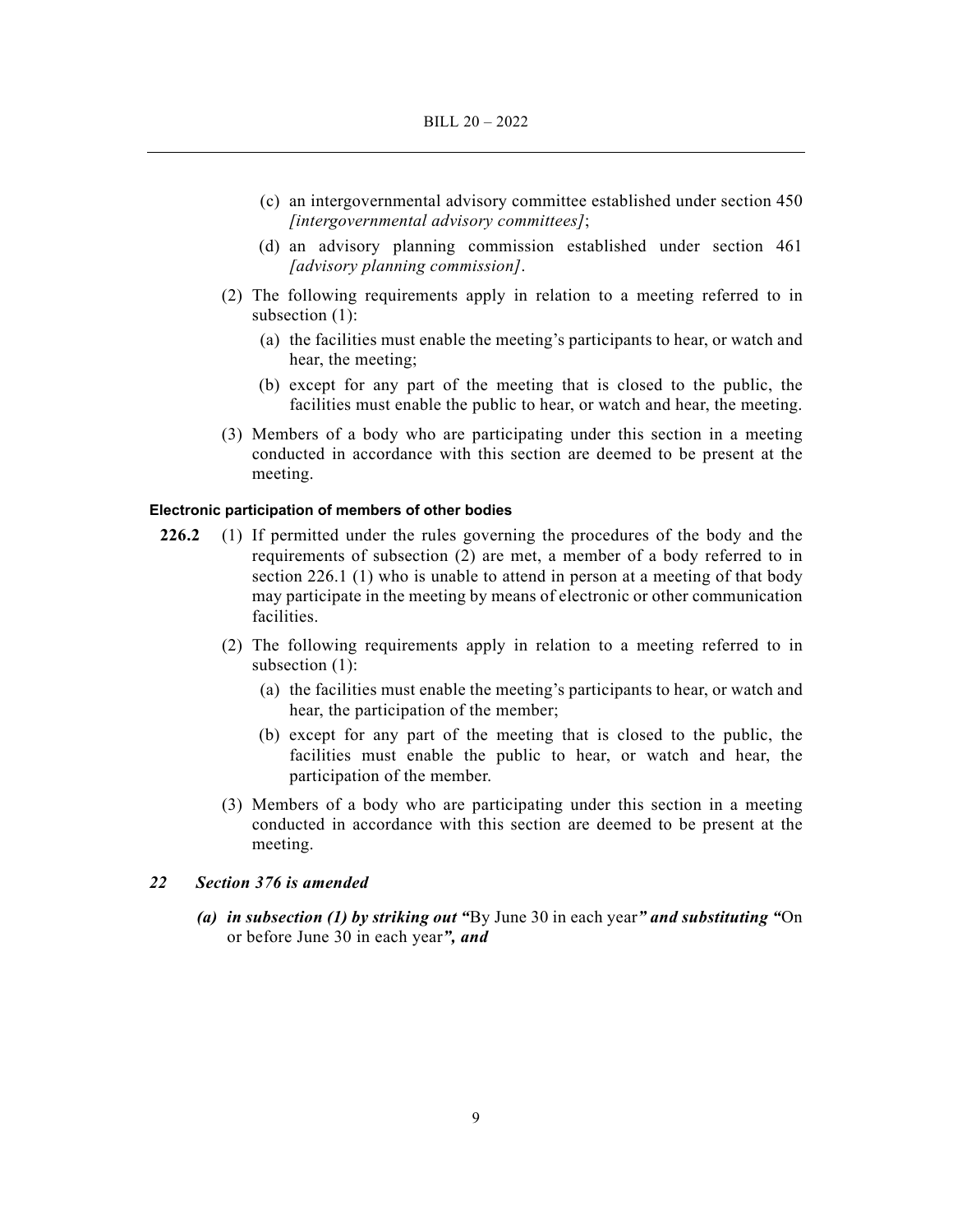#### *(b) by repealing subsection (2) and substituting the following:*

- (2) Notice of the meeting must be published in accordance with section 94 *[requirements for public notice]* of the *Community Charter* and must include the following:
	- (a) the date, time and, if applicable, place of the meeting;
	- (b) if the annual meeting is to be conducted by means of electronic or other communication facilities, the way in which the meeting is to be conducted by those means;
	- (c) a statement that the financial statements and any reports to be presented at the meeting are available for inspection at the regional district offices.

## *23 Section 455 is amended in the definition of* **"farming area"** *by repealing paragraph (a) and substituting the following:*

- (a) that is agricultural land, *.*
- *24 Section 477 (3) (b) is amended by striking out "*agricultural land in the agricultural land reserve*" and substituting "*agricultural land*".*
- *25 Section 514 is amended* 
	- *(a) by repealing subsection (3) (b) (i) and substituting the following:*  (i) is land that is not agricultural land, and *,*
	- *(b) by repealing subsection (3) (c) (i) and substituting the following:* 
		- (i) is agricultural land, and *,*
	- *(c) in subsection (5) by striking out "*agricultural land within the agricultural land reserve*" and substituting "*agricultural land*", and*
	- *(d) in subsection (8) by striking out everything before paragraph (a) and substituting "*For a parcel of land that is not agricultural land, or that is agricultural land to which section 23 (1) or (2) of the *Agricultural Land Commission Act* applies, approval of subdivision under this section may be given only on the condition that*".*

#### *26 Section 555 (2) is repealed and the following substituted:*

- (2) Despite a zoning bylaw, intensive agriculture is permitted as a use on agricultural land that is not subject to section 23 (1) *[exception for small farms established before 1973]* of the *Agricultural Land Commission Act*.
- *27 Section 597 (1) is amended by striking out "*section 263 (1) (f) *[regional district commissions]" and substituting "*section 263 (1) (g) *[regional district commissions]".*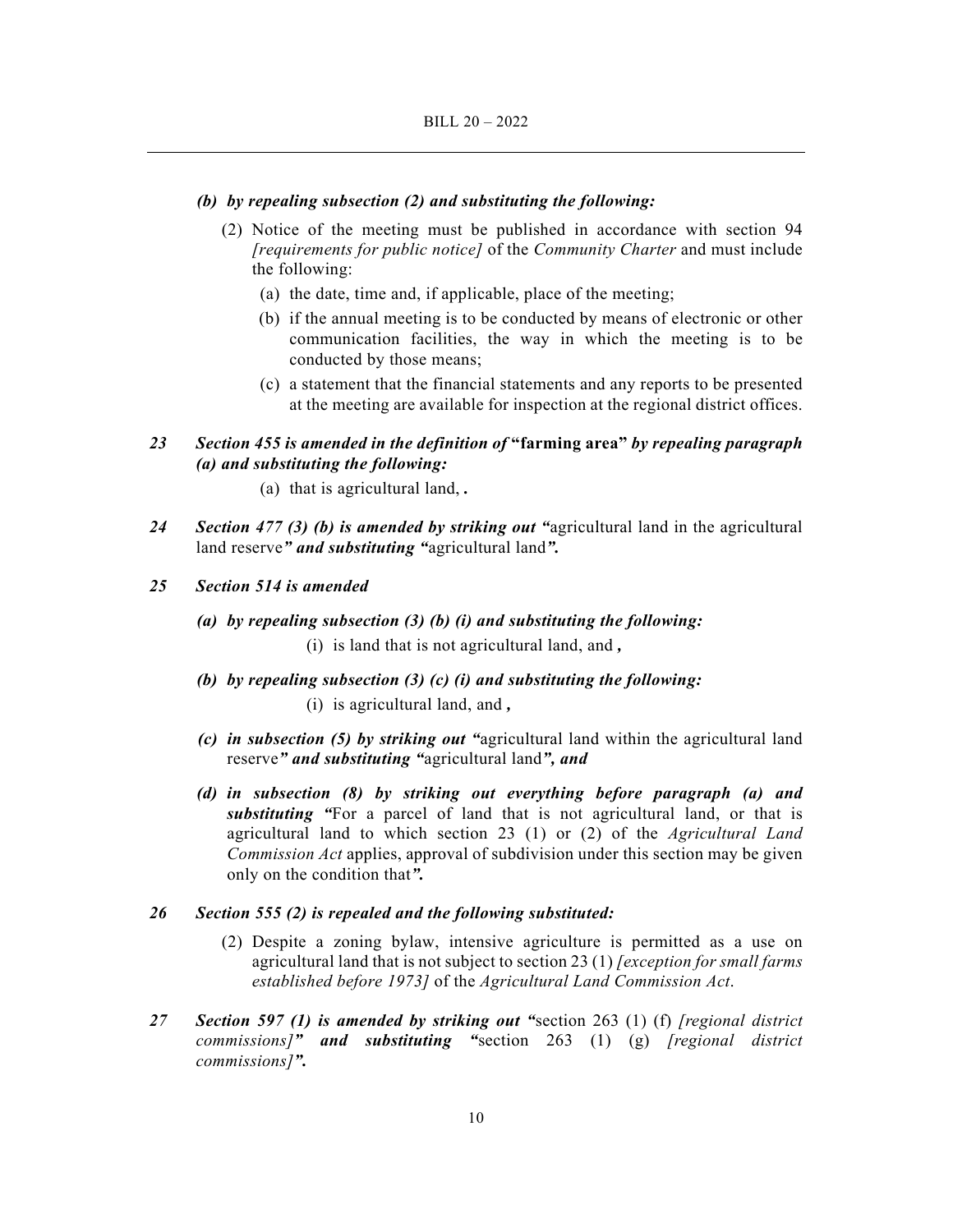#### *Municipalities Enabling and Validating Act (No. 4)*

*28 Part 6 of the Municipalities Enabling and Validating Act (No. 4), S.B.C. 2011, c. 14, is amended by adding the following heading before section 56:* 

## **Division 1 – Village of Lytton Bylaws** *.*

- *29 Sections 56 and 59 are amended by striking out "*this Part*" wherever it appears and substituting "*this Division*".*
- *30 The following Division is added to Part 6:*

## **Division 2 – Validation of Electronic Meetings**

#### **Definitions**

**60** In this Division:

**"council"** means a council as defined in section 1 of the Schedule to the *Community Charter*;

**"local government body"** means any of the following:

- (a) a commission established by a council under section 143 of the *Community Charter*;
- (b) a parcel tax roll review panel;
- (c) a board of variance established by a local government under Division 15 of Part 14 of the *Local Government Act*;
- (d) an advisory body established by a council under the *Community Charter*;
- (e) a body that under the *Community Charter* or another Act may exercise the powers of a municipality or council;
- (f) a local community commission under section 243 of the *Local Government Act*;
- (g) a commission established under section 263 (1) (g) of the *Local Government Act*;
- (h) an intergovernmental advisory committee established under section 450 of the *Local Government Act*;
- (i) an advisory planning commission established under section 461 of the *Local Government Act*;
- (j) a public auditorium or museum board or commission under section 204A of the *Vancouver Charter*;
- (k) the Building Board of Appeal under section 306B of the *Vancouver Charter*;
- (l) the Board of Variance under section 572 of the *Vancouver Charter*;
- (m) a heritage commission under section 581 of the *Vancouver Charter*;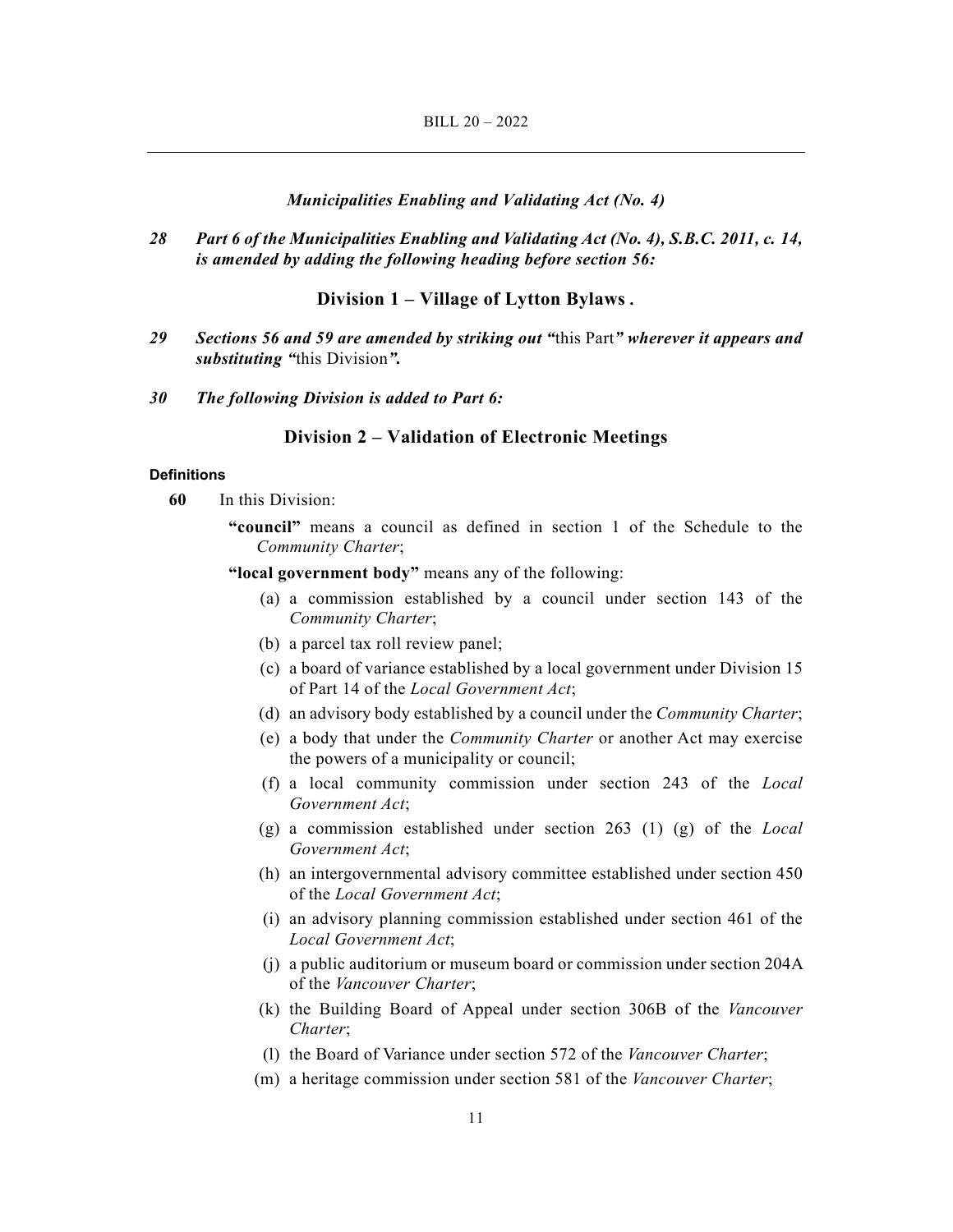- (n) a Court of Revision under the *Vancouver Charter*;
- (o) another administrative body under the *Vancouver Charter*;
- (p) an advisory committee, or other advisory body, established by Vancouver council under the *Vancouver Charter* or another Act;
- **"validation period"** means the period beginning on September 29, 2021 and ending on the day before the date this section comes into force;
- **"Vancouver council"** means the Council as defined in section 2 of the *Vancouver Charter*.

#### **Validation of local government body meetings**

- **61** (1) A meeting of a local government body that was conducted during the validation period by means of electronic or other communication facilities and that would otherwise have been validly conducted is conclusively deemed to have been validly conducted as if, at the time of the meeting, the conduct of the meeting by electronic or other communication facilities had been authorized under an enactment applicable to the local government body.
	- (2) All resolutions and decisions made and other actions taken by a local government body at a meeting referred to in subsection (1) and that would have been validly made or taken had this section been in force when they were made or taken are conclusively deemed to have been validly made or taken.
	- (3) All things done by a local government body in accordance with a resolution or decision referred to in subsection (2) and that would have been validly done had this section been in force when they were done are conclusively deemed to have been validly done.
	- (4) This section is retroactive to the extent necessary to give it full force and effect and must not be construed as lacking retroactive effect in relation to any matter because it makes no specific reference to that matter.

### *The Cultus Lake Park Act*

## *31 The Cultus Lake Park Act, S.B.C. 1932, c. 63, is amended by adding the following section:*

#### **Mandatory leave of absence**

**20.01** (1) Division 6.1 *[Mandatory Leave of Absence]* of Part 4 of the *Community Charter*, as it applies to a council member, applies to members of the board.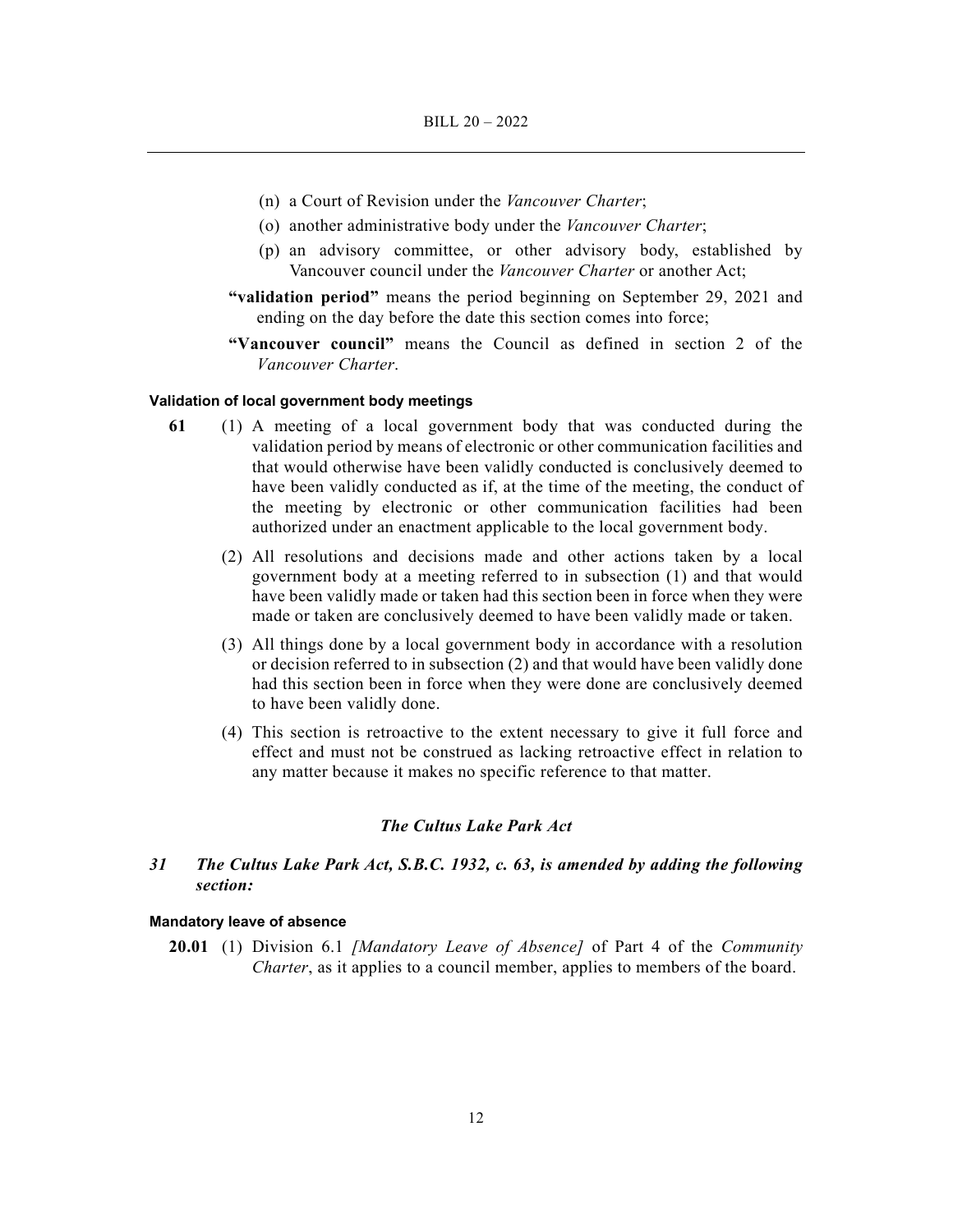- (2) In applying Division 6.1 of Part 4 of the *Community Charter*,
	- (a) a reference to "council" or "local government" must be read as a reference to the board as defined in this Act, and
	- (b) a reference to "member" or "council member" must be read as a reference to "board member".

#### *Vancouver Charter*

## *32 The Vancouver Charter, S.B.C. 1953, c. 55, is amended by repealing section 5 and substituting the following:*

### **Procedure if no deputy**

**5** If an employee is absent, dies or otherwise ceases to hold office and a deputy has not been appointed under section 4 for the employee, the Mayor may, in writing, appoint a person to act in the employee's office until the Council determines otherwise.

## *33 Section 10 (1) is amended by adding the following paragraph:*

 (a.1) the office becomes vacant under section 39.1 *[disqualification – indictable offence]*; *.*

#### *34 Section 38 (2) is amended by adding the following paragraph:*

- (b.1) a person who is disqualified under section 39.1; *.*
- *35 Section 39 (4) is amended by striking out "*must give notice in writing to his or her employer*" and substituting "*must give to the employee's employer written notice*".*

#### *36 The following section is added:*

#### **Disqualification – indictable offence**

- **39.1** (1) A person who is convicted of an indictable offence is disqualified from being nominated for, being elected to or holding office on the Council or Park Board from the date of the conviction until the date on which the person is sentenced.
	- (2) If a person elected or appointed to Council or the Park Board is convicted of an indictable offence, the person's office becomes vacant on the date of the conviction.
	- (3) For certainty, a person whose office becomes vacant under subsection (2) and whose conviction is overturned on appeal is not entitled, if the term of office for which the person was elected has not ended, to take office for the unexpired part of the term.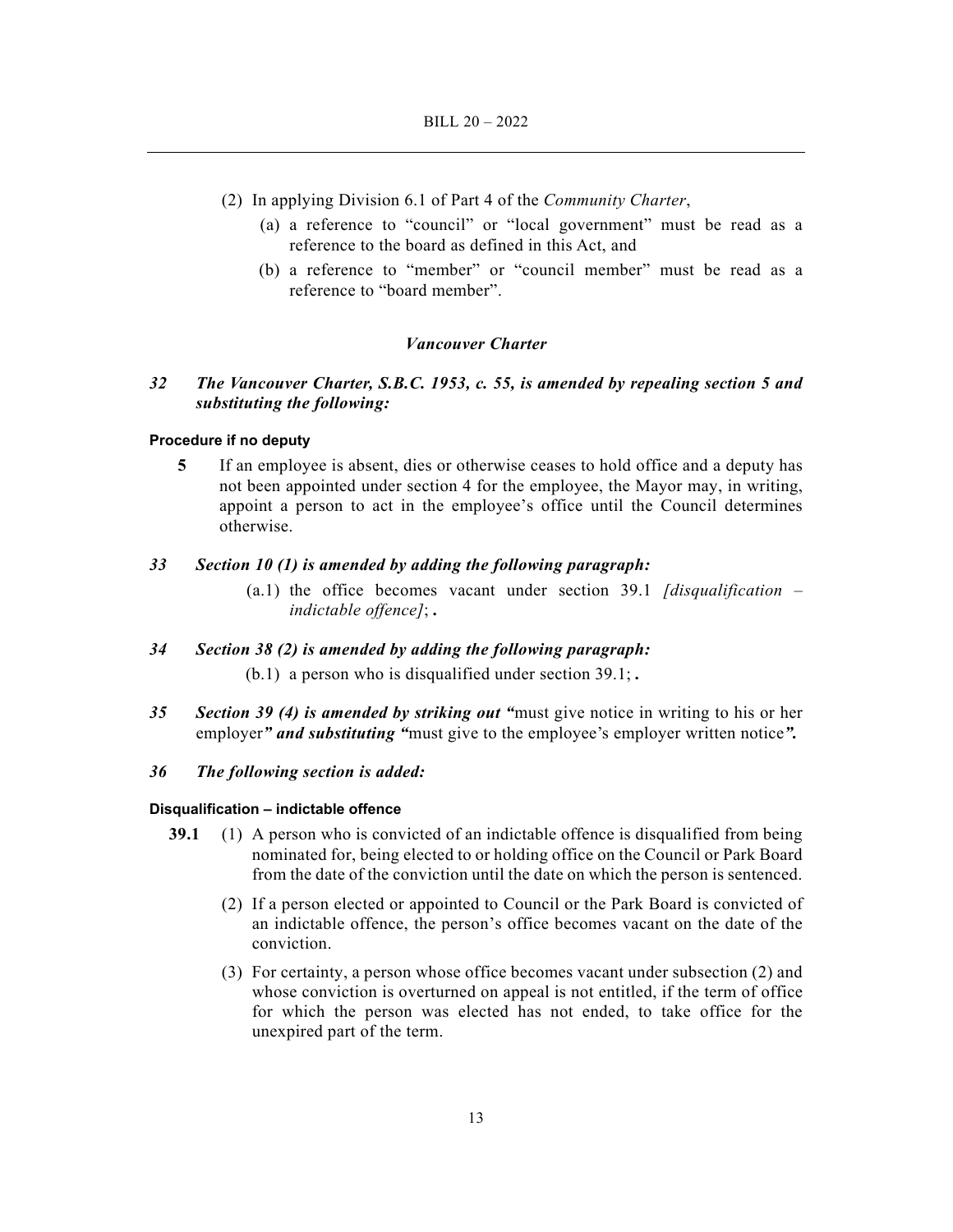## *37 Section 44 (4) is repealed and the following substituted:*

- (4) Persons must not consent to be nominated knowing that they are not qualified to be nominated.
- *38 Section 125 (6) (e) is amended by striking out "*in the exercise or performance of his or her powers, duties or functions*" and substituting "*in the exercise or performance of a power, duty or function*".*
- *39 Section 137 is amended* 
	- *(a) in subsection (1) by striking out "*by a temporary order under section 10 (6) (a)*" and substituting "*by a temporary order under subsection (5) or section 10 (6) (a)*", and*

#### *(b) by adding the following subsection:*

- (5) If, as a result of section 145.98, the number of Council members who may exercise their powers and carry out their duties is reduced to less than a quorum, the minister may
	- (a) order that the reduced number of members constitutes a quorum until the quorum requirement applicable under subsection (1) or (2) can be met, or
	- (b) appoint qualified persons to act on behalf of the members who are on a leave of absence under section 145.98.

#### *40 Section 142.2 (1) is repealed and the following substituted:*

 (1) Persons who are subject to applications under section 142.1 and who consider themselves qualified to hold office may continue to act in office pending the determination of the court respecting the applications.

## *41 Section 143 (6) is repealed and the following substituted:*

- (6) The disqualification under subsection (4) does not apply if
	- (a) the absence is due to illness or injury,
	- (b) the absence is with leave of the Council, or
	- (c) the Council member is on a leave of absence under section 145.98.

### *42 The following sections are added:*

#### **Definition**

**145.96** In sections 145.97 and 145.98, **"charge"** does not include a charge in an information described in section 507.1 (1) of the *Criminal Code* that must be referred in accordance with that section.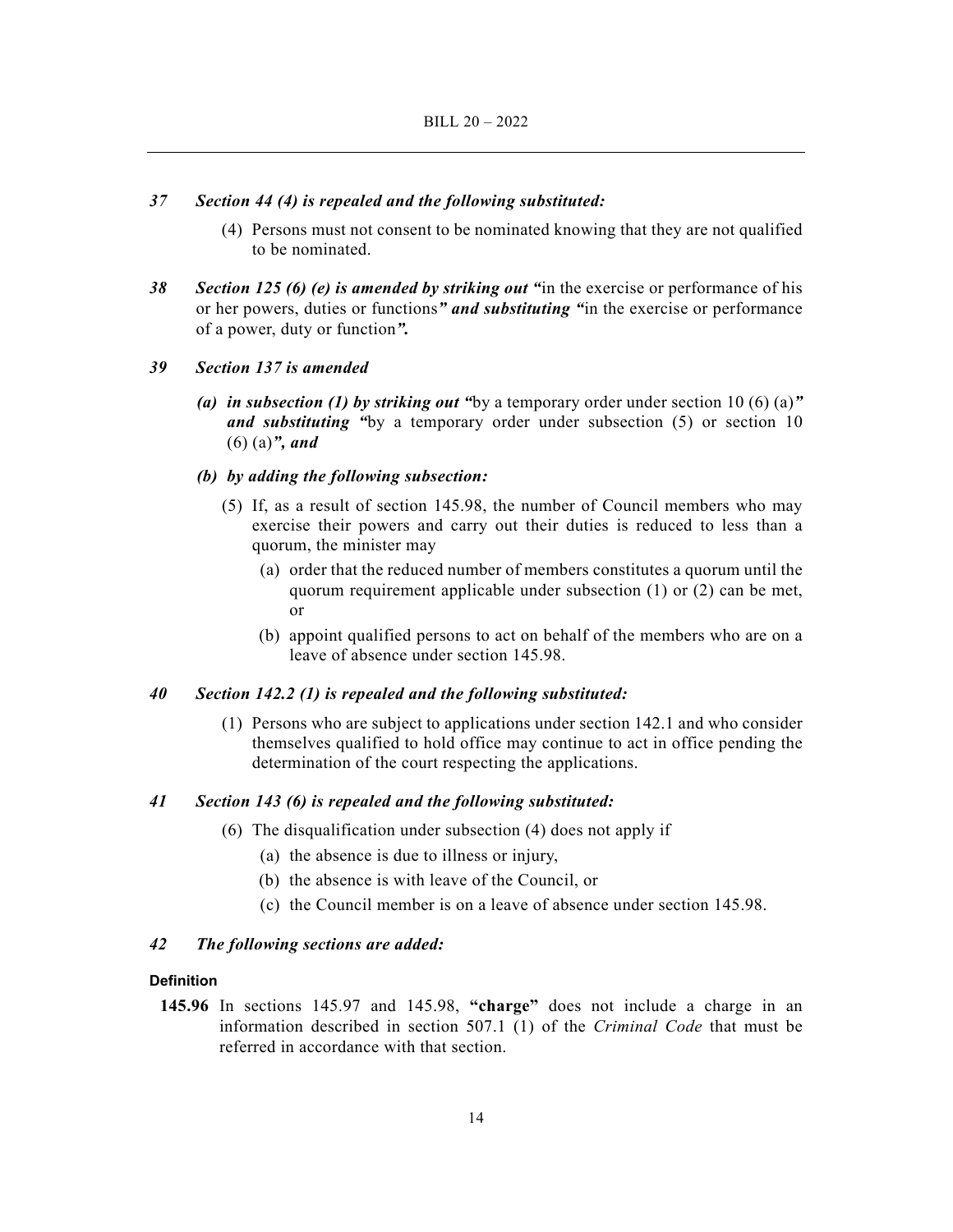#### **Disclosure of charge**

- **145.97** (1) This section applies to a Council member who is charged with any of the following:
	- (a) an offence under the *Criminal Code*;
	- (b) an indictable offence under the *Controlled Drugs and Substances Act* (Canada).
	- (2) The Council member must, as soon as practicable, give written notice to the Council indicating
		- (a) the offence with which the member is charged, and
		- (b) the date of the charge.

#### **Mandatory leave of absence**

- **145.98** (1) A Council member who is charged with an offence referred to in section 145.97 is on a leave of absence from the member's duties on Council for a period that
	- (a) begins on the date of the charge, and
	- (b) ends, as applicable,
		- (i) if the member is acquitted of the offence, on the day after the date of the acquittal,
		- (ii) if the member is convicted of the offence, on the date of the conviction,
		- (iii) if the member is discharged of the offence, on the day after the date of the discharge,
		- (iv) if all proceedings in relation to the charge are stayed, on the day after the date of the stay, or
		- (v) if the charge is withdrawn, on the day after the date of the withdrawal.
	- (2) While on a leave of absence under this section, the Council member
		- (a) continues to hold office but must not exercise a power or carry out a duty as a Council member, and
		- (b) is entitled to remuneration and benefits to which the member would be entitled as a Council member if the member were not on the leave of absence.
	- (3) For certainty, a person who is on a leave of absence under this section and who is otherwise qualified to hold office is not disqualified from being nominated for, being elected to or holding office
		- (a) on the Council or on the Park Board,
		- (b) on any other local government, or
		- (c) as a trustee under the *Islands Trust Act*.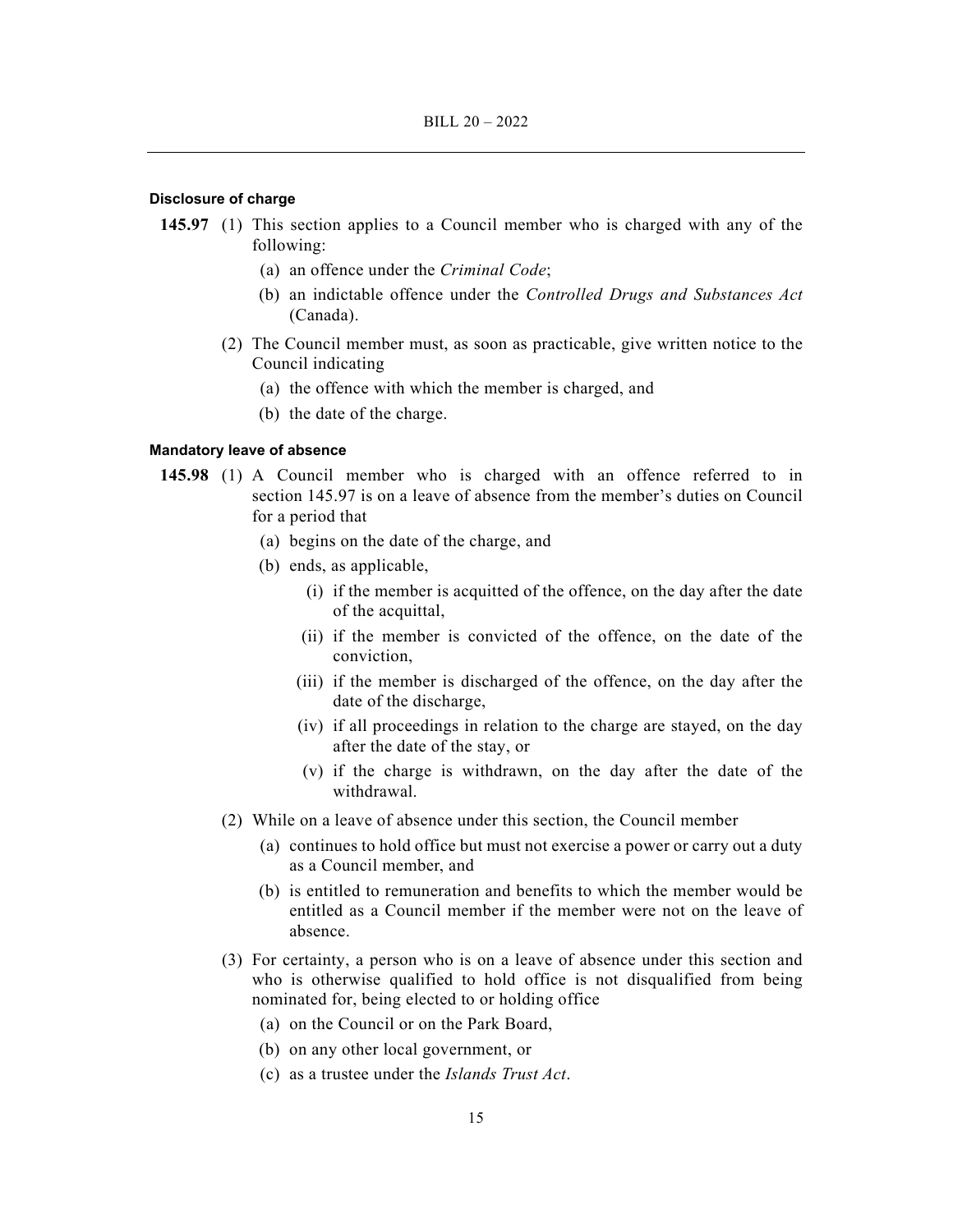- (4) A power exercised or a duty carried out by a Council member who is on a leave of absence under this section is not invalid by reason only that it was exercised or carried out in contravention of subsection (2) (a).
- *43 Section 154 is amended by striking out "*the Lieutenant-Governor in Council may*" and substituting "*the Lieutenant Governor in Council may*".*
- *44 Section 156 is amended by striking out "*chairman*" and substituting "*chair*".*
- *45 Section 164.1 (3) is amended by striking out "*a Council meeting may be conducted*" and substituting "*a Council or committee meeting may be conducted*".*
- *46 Section 165.2 (2) (e) is repealed.*
- *47 The following sections are added:*

#### **Electronic meetings of city bodies**

- **165.9** (1) If permitted under the rules governing the procedures of the body and the requirements of subsection (2) are met, a meeting of a body referred to in section 165.7 (a), (b), (e), (f), (g), (h), (i) or (j) may be conducted by means of electronic or other communication facilities.
	- (2) The following requirements apply in relation to a meeting referred to in subsection (1):
		- (a) the facilities must enable the meeting's participants to hear, or watch and hear, the meeting;
		- (b) except for any part of the meeting that is closed to the public, the facilities must enable the public to hear, or watch and hear, the meeting.
	- (3) Members of a body who are participating under this section in a meeting conducted in accordance with this section are deemed to be present at the meeting.

#### **Electronic participation of members in meetings of city bodies**

**165.91** (1) If permitted under the rules governing the procedures of the body and the requirements of subsection (2) are met, a member of a body referred to in section 165.7 (a), (b), (e), (f), (g), (h), (i) or (j) who is unable to attend in person at a meeting of that body may participate in the meeting by means of electronic or other communication facilities.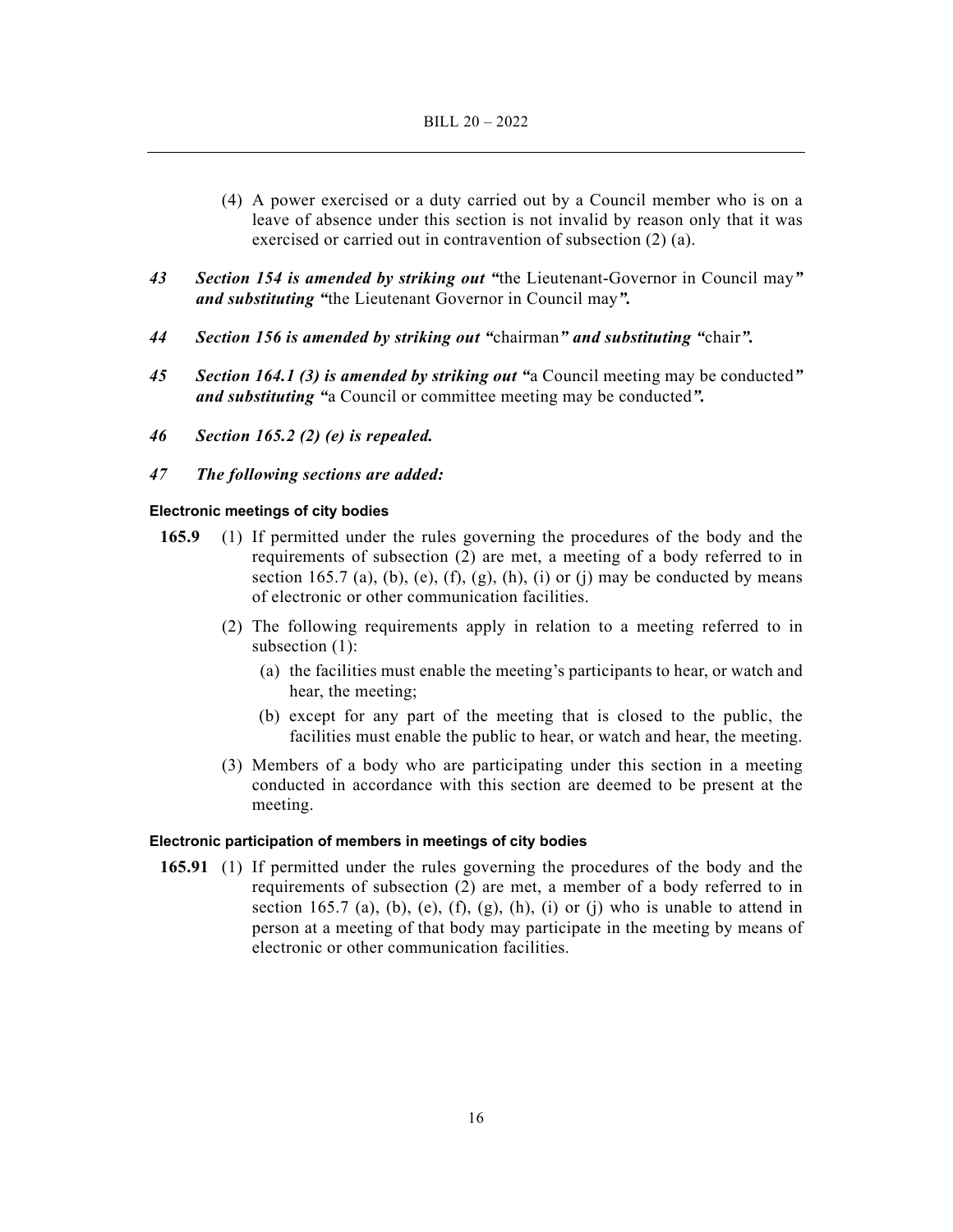- (2) The following requirements apply in relation to a meeting referred to in subsection (1):
	- (a) the facilities must enable the meeting's participants to hear, or watch and hear, the participation of the member;
	- (b) except for any part of the meeting that is closed to the public, the facilities must enable the public to hear, or watch and hear, the participation of the member.
- (3) Members of a body who are participating under this section in a meeting conducted in accordance with this section are deemed to be present at the meeting.

## *48 Section 180 is amended*

## *(a) by repealing subsection (2) and substituting the following:*

- (2) If any of the circumstances set out in subsection (2.1) apply, the council may, by a vote of not less than two-thirds of its members, provide for the payment of an amount required for the protection, defence or indemnification, together with costs necessarily incurred and damages recovered, of any of the following:
	- (a) an officer or employee of the city;
	- (b) a member of the council;
	- (c) a public service organization.
- (2.1) For the purposes of subsection (2), the circumstances are as follows:
	- (a) an action or prosecution is brought against the person in connection with the performance of the person's duties;
	- (b) an inquiry under the *Public Inquiry Act* or another proceeding involves the administration of a department of the city or the conduct of a part of the civic business.
- (2.2) The council must not pay a fine imposed on an officer or employee for conviction of a criminal offence. *, and*

#### *(b) by repealing subsection (6) (a) and substituting the following:*

- (a) the terms of employment of the officer, employee or member, or *.*
- *49 Section 205 is amended by striking out everything after "*any person considered to merit such distinction*".*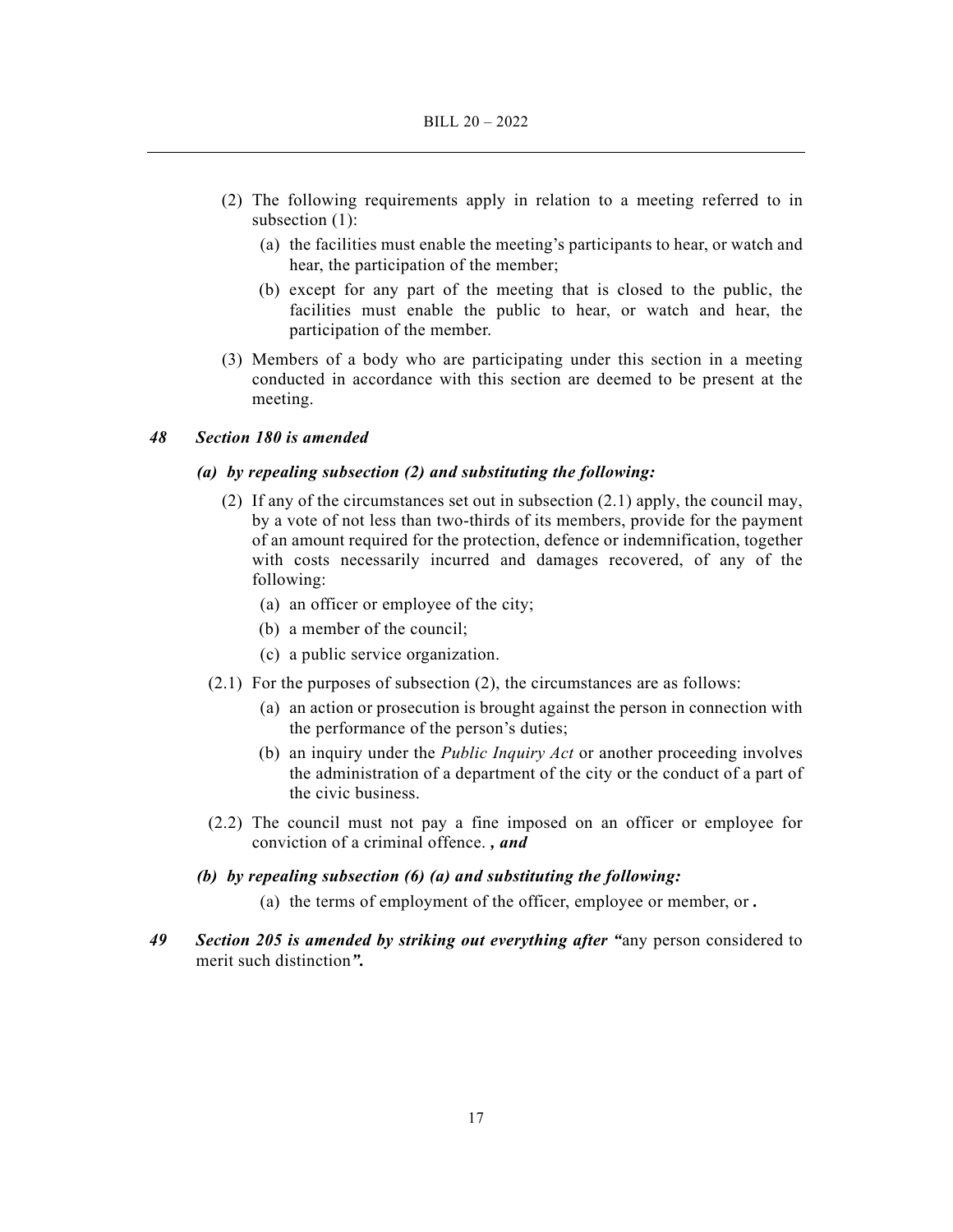## *50 Section 206A is amended*

- *(a) in subsection (2) (h) by striking out "*lodged with the City Clerk, and the sufficiency of the petition shall be determined by him*" and substituting "*provided to the City Clerk, who shall determine whether the petition is sufficient*", and*
- *(b) in subsection (3) by striking out "*on a day proclaimed by the Lieutenant-Governor in Council in his Proclamation*" and substituting "*by proclamation of the Lieutenant Governor in Council*".*
- *51 Section 208 (d) is amended by striking out "*suspend from his employment, if he thinks necessary, any such employee*" and substituting "*suspend an employee from the performance of the employee's duties if the Mayor considers it necessary*".*

## *52 Section 209 is repealed and the following substituted:*

## **Acting Mayor**

- **209.** (1) If the Mayor is absent from the city or otherwise unable to perform the duties of Mayor, the Mayor provides notice that the Mayor will be absent from the city or otherwise unable to perform the duties of Mayor or the Mayor's seat is vacated, the Council may appoint a Councillor to be Acting Mayor.
	- (2) An Acting Mayor has all the powers and duties of the Mayor other than taking the place of the Mayor as Chair of the Board of Administration unless the Councillor member of the Board is absent from the city or otherwise unable to act as Chair of the Board.
- *53 Sections 222, 223 and 225 are amended by striking out "*He*" and substituting "*The City Clerk*".*
- *54 Section 227 is amended by striking out "*He*" and substituting "*The City Treasurer*".*

## *55 Section 228 is repealed and the following substituted:*

## **Duty to keep complete accounts**

- **228.** The City Treasurer must keep a complete and accurate account of money that the City Treasurer receives or disburses.
- *56 Section 229 is amended by striking out "*He shall*" and substituting "*The City Treasurer must*".*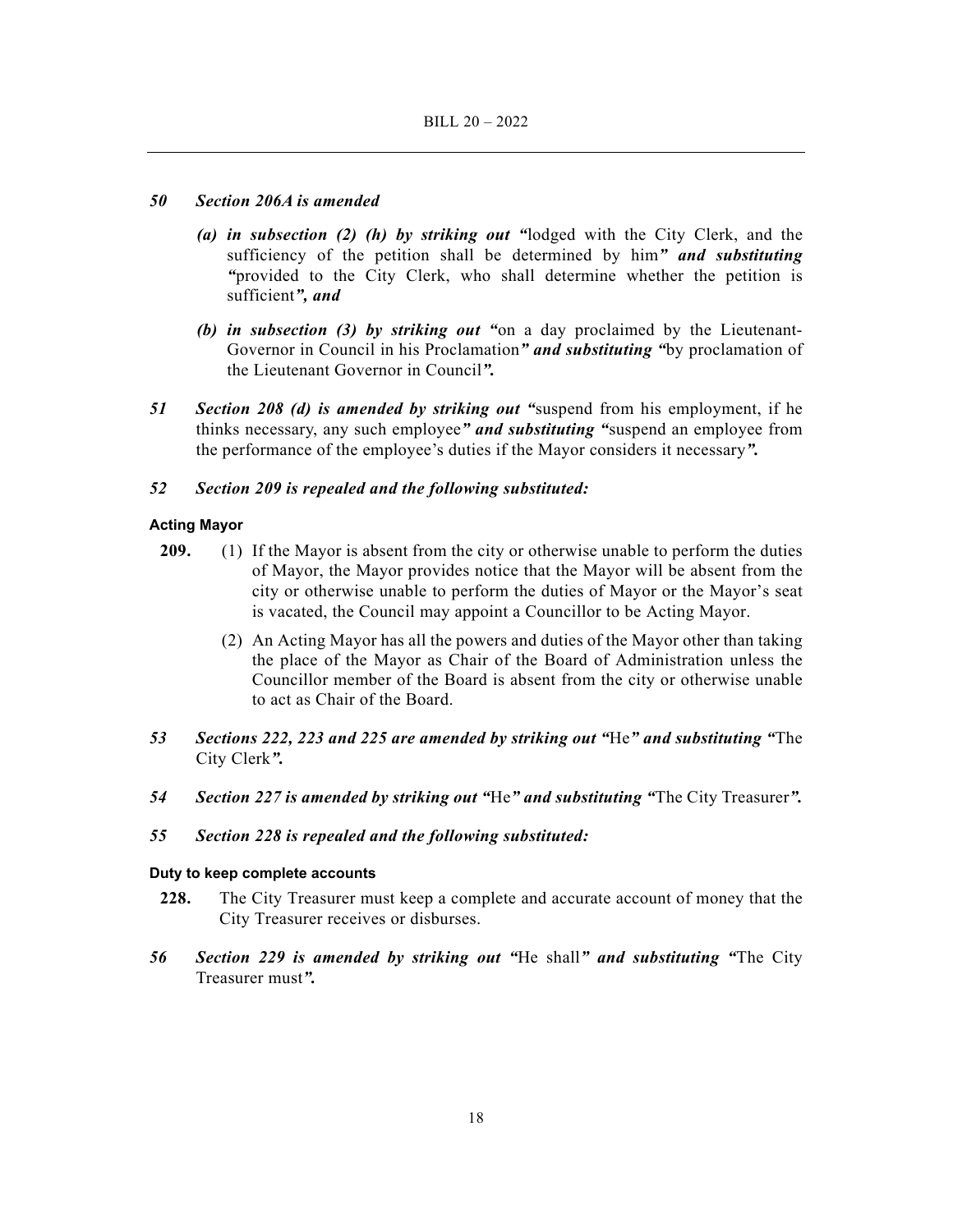#### *57 Section 272 (1) is amended*

- *(a) by repealing paragraph (q) and substituting the following:* 
	- (q) for providing that a licensee under this Part must not refuse to sell goods or provide a service or accommodation to a person because of the person's race, creed, colour, religion, sex, sexual orientation, gender identity, gender expression, marital status, physical or mental disability, nationality, ancestry, place of origin or political beliefs; *, and*
- *(b) in paragraph (r) by striking out "*boys or girls*" and substituting "*persons*".*

## *58 Section 277 is amended*

- *(a) by striking out "*for such period as he may determine*" and substituting "*for the period specified by the Inspector*", and*
- *(b) in paragraph (b) by striking out "*for which he is licensed*" and substituting "*for which the holder is licensed*".*
- *59 Section 279B (3) (b) is amended by striking out "*, in his discretion,*".*
- *60 Section 306 (1) is amended* 
	- *(a) in paragraph (i) by striking out "*workmen*" and substituting "*workers*",*
	- *(b) in paragraph (t) by striking out "*watchman*" and substituting "*security guard*", and*
	- *(c) by adding the following paragraph:*

#### **Reporting requirements**

- (ee) for establishing requirements to report information respecting greenhouse gas emissions or the use of energy or water.
- *61 Section 318 (1) (b) is amended by striking out "*designate by traffic signs and markings such portions of streets as in his discretion should be designated as school crossings*" and substituting "*designate, by traffic signs and markings, portions of streets that the City Engineer or other person considers should be designated as school crossings*".*
- *62 Sections 323 (m), (r) and (u) and 336 are amended by striking out "*workmen*" and substituting "*workers*".*
- *63 Section 376.1 is amended* 
	- *(a) in subsection (3) by striking out "*the date and place for the hearing*" and substituting "*the date and, if applicable, place for the hearing*", and*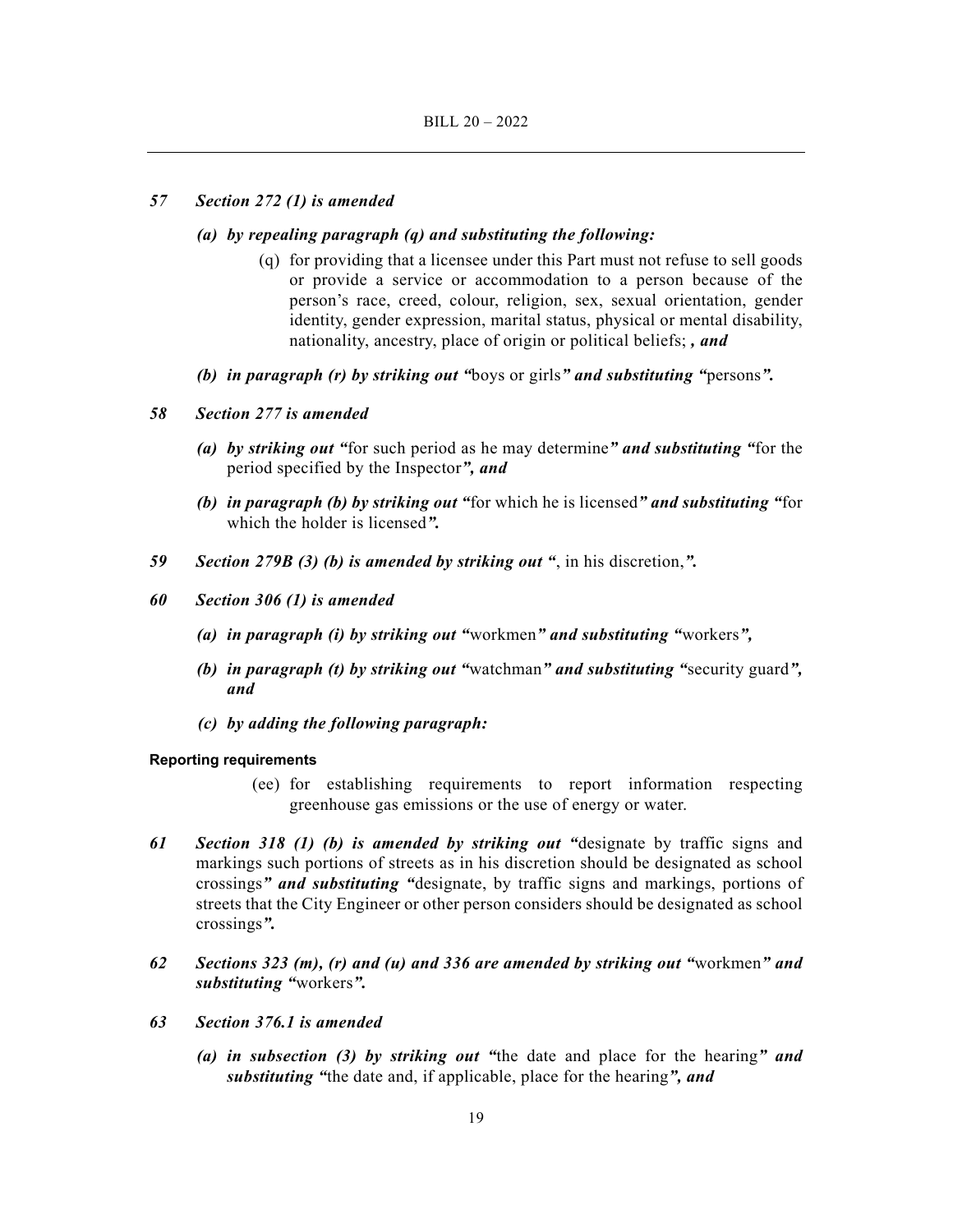#### *(b) by repealing subsection (4) and substituting the following:*

- (4) At least 2 weeks before the date fixed for the Court of Revision, the Collector of Taxes must mail to each owner named in the residential flat rate tax roll a notice containing
	- (a) the information on the roll relating to the owner's property,
	- (b) the time and, if applicable, place fixed for hearing complaints, and
	- (c) if the hearing is conducted by means of electronic or other communication facilities, the way in which the hearing is to be conducted by those means.
- *64 Section 413 is amended by striking out "*the taxes shall be payable in respect of his right or interest by the occupier whose name appears on the roll as such*" and substituting "*the taxes in respect of the occupier's right or interest shall be payable by the person named on the roll as the occupier*".*
- *65 Section 434 is amended* 
	- *(a) by striking out "*his certificate*" and substituting "*the purchaser's certificate*", and*
	- *(b) by striking out "*his records*" and substituting "*the Collector's records*".*
- *66 Section 452 is amended* 
	- *(a) by striking out "*his purchase*" and substituting "*the purchase*", and*
	- *(b) by striking out "*his claim*" and substituting "*a claim*".*

#### *67 Section 486A is amended by adding the following paragraph:*

 (e) sections 145.97 *[disclosure of charge]* and 145.98 *[mandatory leave of absence]*.

#### *68 The following section is added:*

#### **Power of minister to make order or appoint acting members**

- **486C.** If, as a result of section 145.98, the number of members of the Board who may exercise their powers is reduced to fewer than the number that is required for the Board to exercise its powers, the minister may
	- (a) order that the reduced number of members constitutes the required number of members for the Board to exercise its powers until the previous requirement can be met, or
	- (b) appoint qualified persons to act on behalf of the members who are on a leave of absence under section 145.98.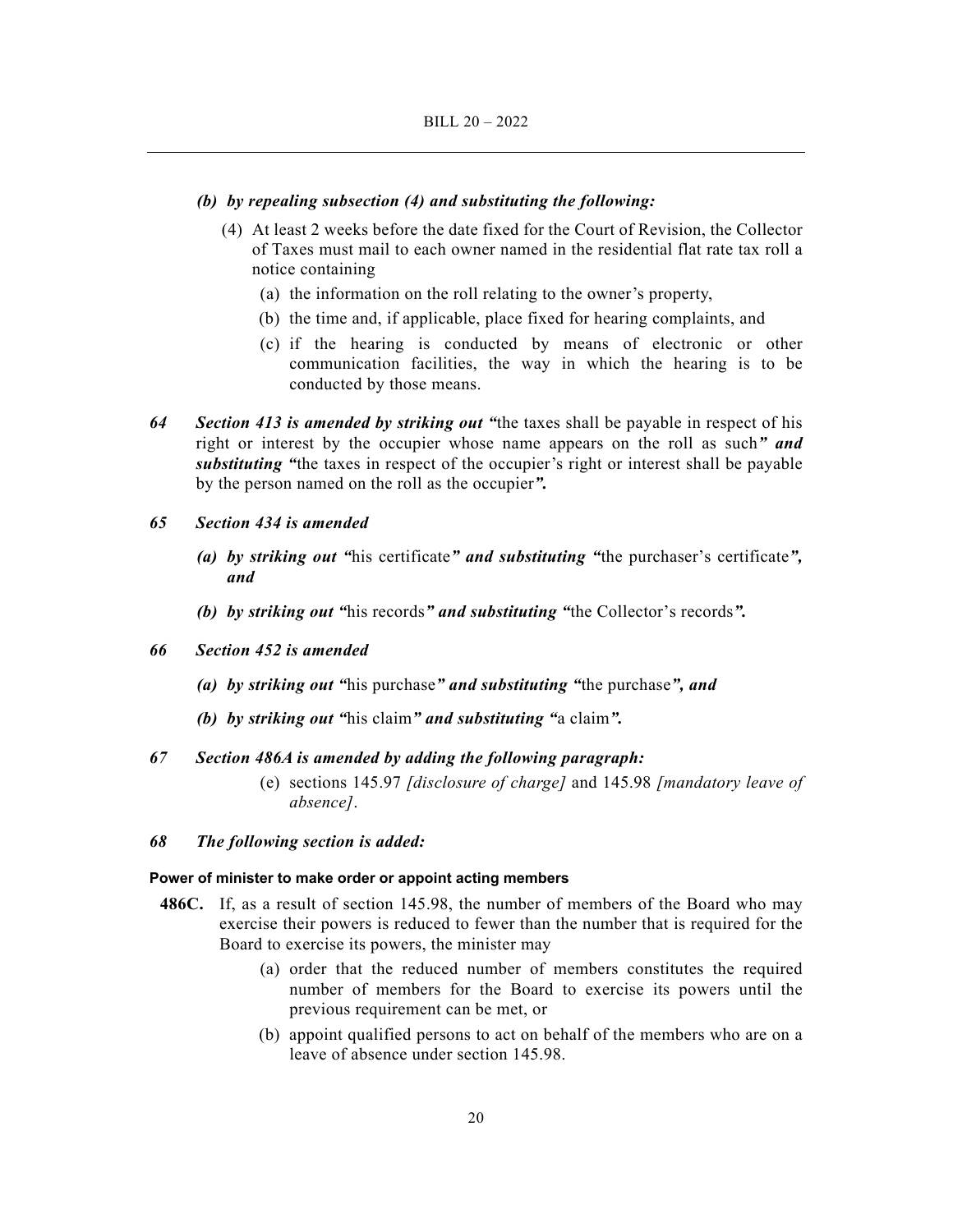## *69 Section 496 is repealed and the following substituted:*

#### **Certain employees to have special powers**

- **496.** A person employed by the Board as a warden, lifeguard or security guard in parks has, while performing a duty in a park, all the powers and authority of a police constable.
- *70 Section 497A is amended by striking out "*every warden, lifeguard, patrolman, or watchman employed by the Park Board*" and substituting "*every warden, lifeguard or security guard employed by the Park Board*".*

## *71 Section 510 (2) is amended*

- *(a) in paragraph (g) by striking out "*the time and place*" and substituting "*the time and, if applicable, place*", and*
- *(b) by adding the following paragraph:* 
	- (h) if the hearing is conducted by means of electronic or other communication facilities, the way in which the hearing is to be conducted by those means.

### *72 Section 573 (4) is repealed and the following substituted:*

- (4) Hearings of the Board must be open to the public.
- *73 The provisions of the Vancouver Charter listed in column 1 of Schedule 1 to this Act are amended by striking out "*he*" wherever it appears and substituting the text shown in column 2.*
- *74 The provisions of the Vancouver Charter listed in column 1 of Schedule 2 to this Act are amended by striking out "*he or she*" wherever it appears and substituting the text shown in column 2.*
- *75 The provisions of the Vancouver Charter listed in column 1 of Schedule 3 to this Act are amended by striking out "*him*" wherever it appears and substituting the text shown in column 2.*
- *76 The provisions of the Vancouver Charter listed in column 1 of Schedule 4 to this Act are amended by striking out "*his*" wherever it appears and substituting the text shown in column 2.*
- *77 The provisions of the Vancouver Charter listed in column 1 of Schedule 5 to this Act are amended by striking out "*his or her*" and substituting the text shown in column 2.*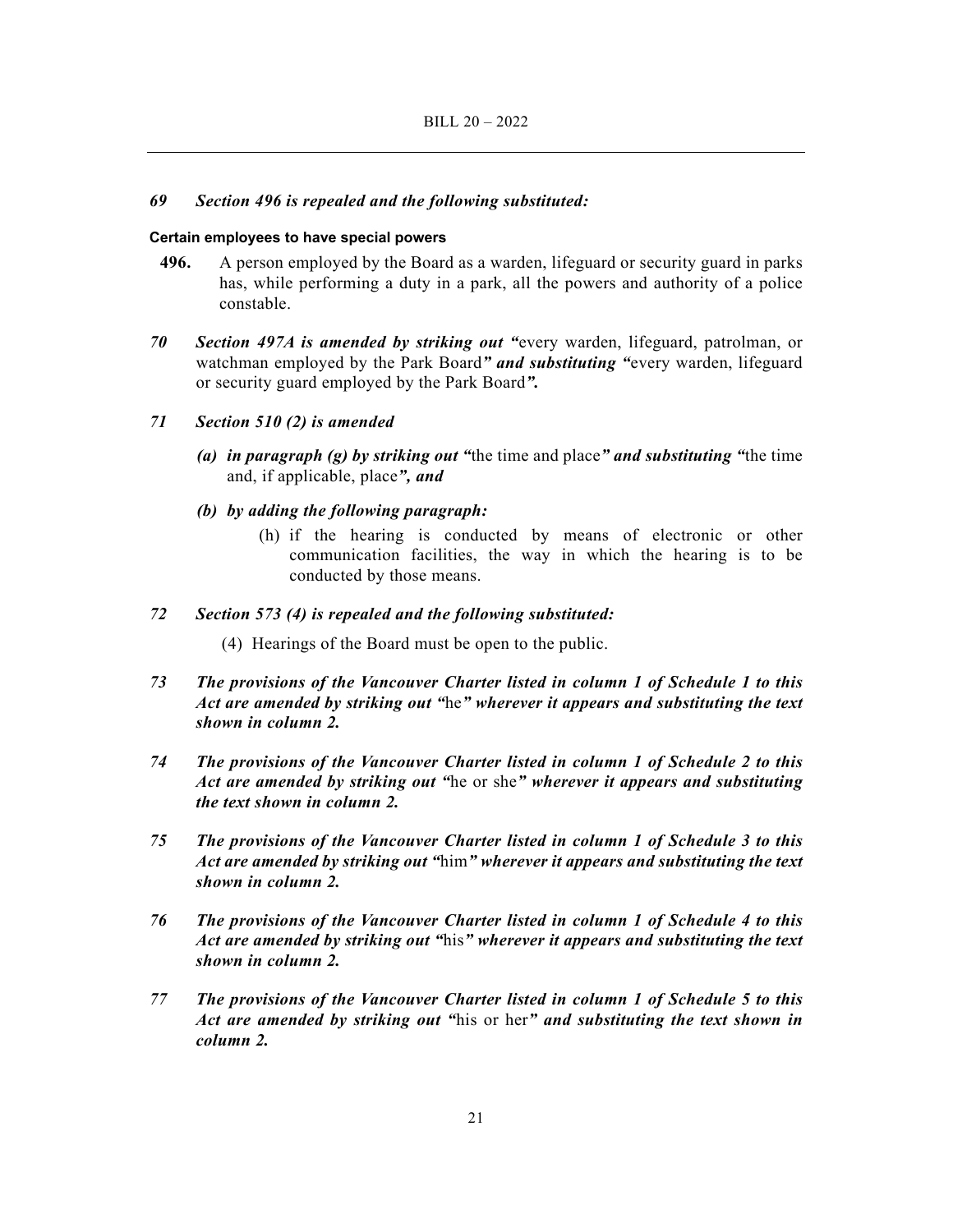## **Transitional Provisions**

#### **Definition for transitional provisions**

**78** In sections 79, 80, 82, 83 and 85, **"charge"** does not include a charge in an information described in section 507.1 (1) of the *Criminal Code* that must be referred in accordance with that section.

#### *Community Charter* **transition – mandatory leave of absence**

**79** Sections 109.2 and 109.3 of the *Community Charter*, as added by this Act, do not apply in relation to a charge in an information laid before the date this section comes into force.

#### *Islands Trust Act* **transition – mandatory leave of absence**

**80** Section 6 (7) (a.1) of the *Islands Trust Act*, as added by this Act, does not apply in relation to a charge in an information laid before the date this section comes into force.

#### *Local Government Act* **transition – disqualification for indictable offence**

**81** Section 82.1 of the *Local Government Act*, as added by this Act, does not apply in relation to a conviction entered before the date this section comes into force.

#### *Local Government Act* **transition – mandatory leave of absence**

**82** Section 205 (1) (a.1) of the *Local Government Act*, as added by this Act, does not apply in relation to a charge in an information laid before the date this section comes into force.

#### *The Cultus Lake Park Act* **transition – mandatory leave of absence**

**83** Section 20.01 of *The Cultus Lake Park Act*, as added by this Act, does not apply in relation to a charge in an information laid before the date this section comes into force.

#### *Vancouver Charter* **transition – disqualification for indictable offence**

**84** Section 39.1 of the *Vancouver Charter*, as added by this Act, does not apply in relation to a conviction entered before the date this section comes into force.

#### *Vancouver Charter* **transition – mandatory leave of absence**

**85** Sections 145.97 and 145.98 of the *Vancouver Charter*, as added by this Act, do not apply in relation to a charge in an information laid before the date this section comes into force.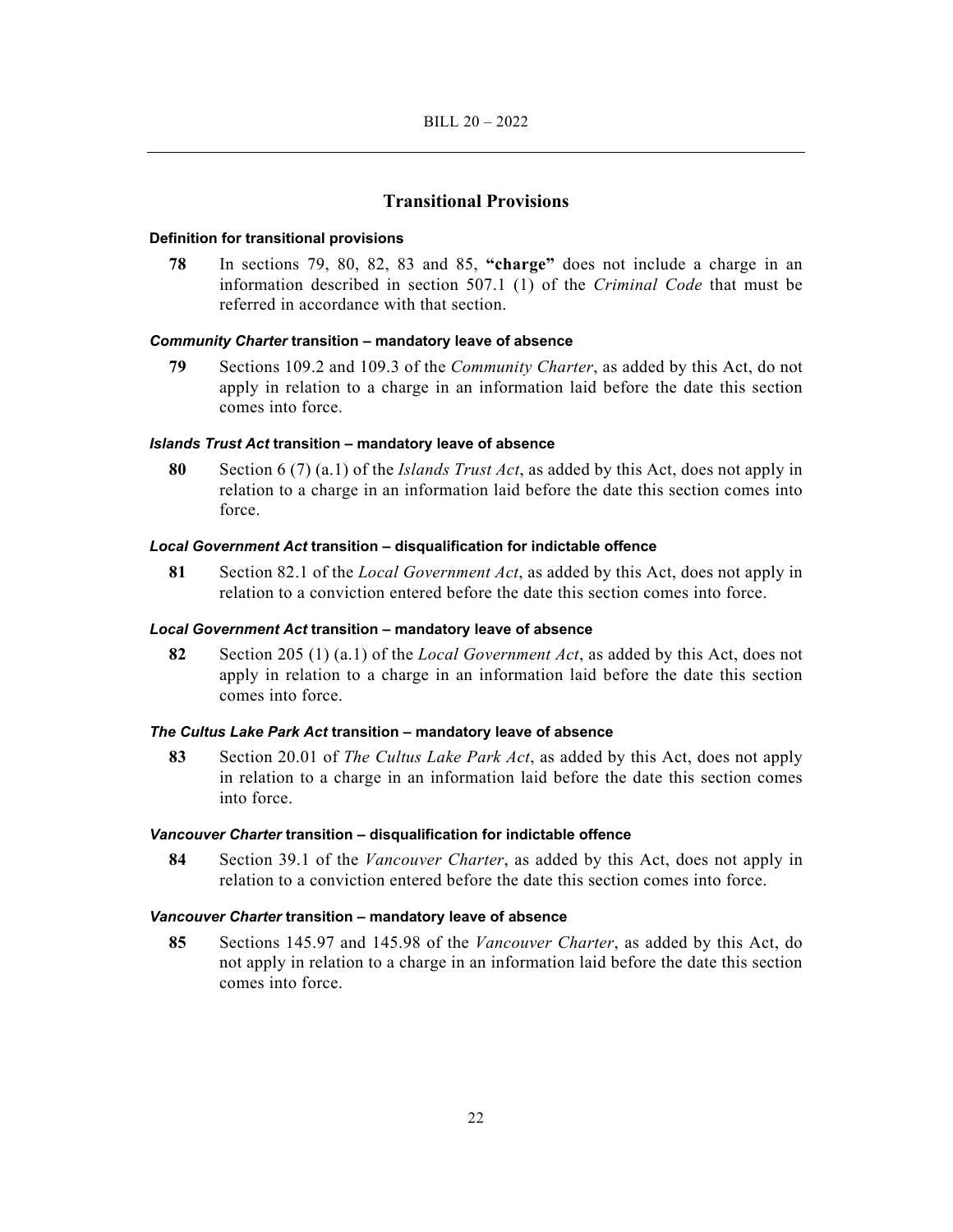#### **Consequential Amendments**

## *Freedom of Information and Protection of Privacy Act*

## *86 Section 3 of the Freedom of Information and Protection of Privacy Act, R.S.B.C. 1996, c. 165, is amended*

- *(a) by repealing subsection (3) (g) and substituting the following:* 
	- (g) a record that was created by or for the auditor general under the *Auditor General for Local Government Act* and that relates to the exercise of functions under that Act; *, and*
- *(b) by repealing subsection (4) and substituting the following:* 
	- (4) This Act, other than sections 30, 30.3, 30.5 (2), 33 and 65.3 to 65.6, does not apply to an officer of the Legislature, including all employees of the officer of the Legislature and, in the case of an employee that is a service provider, all employees and associates of the service provider.

## *87 Schedule 2 is amended by striking out the following:*

| Head: | Public Body: Audit Council (Auditor General for Local Government Act)<br>Chair                           |  |
|-------|----------------------------------------------------------------------------------------------------------|--|
| Head: | Public Body: Office of the Auditor General for Local Government<br>Auditor General for Local Government. |  |

### *Public Service Labour Relations Act*

*88 Section 1 (1) of the Public Service Labour Relations Act, R.S.B.C. 1996, c. 388, is amended in the definition of* **"employee"** *by repealing paragraph (hh).* 

#### **Commencement**

**89** This Act comes into force on the date of Royal Assent.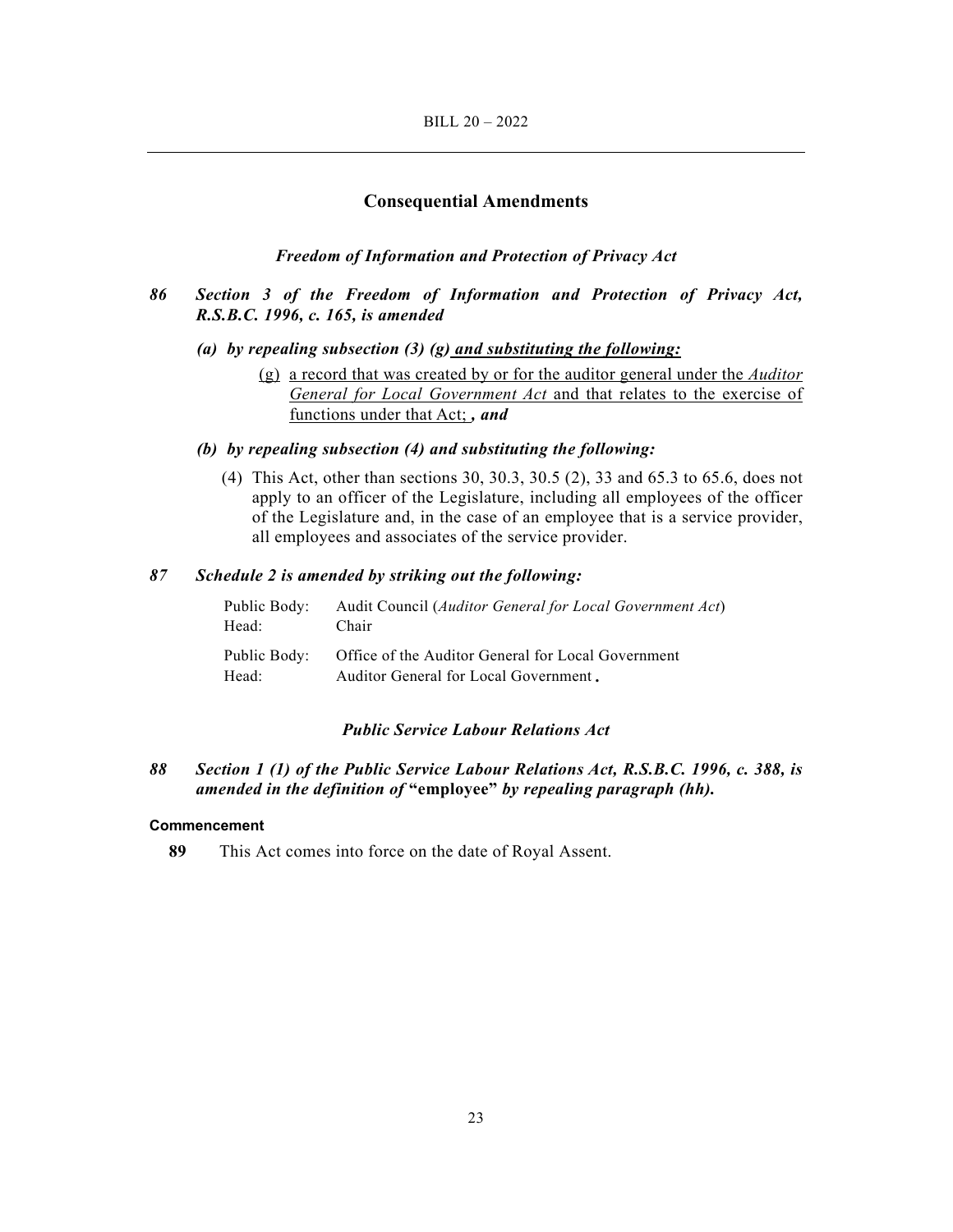## *(Section 73)*

| Item           | Column 1<br><b>Provisions of Vancouver Charter</b>              | Column <sub>2</sub><br><b>Text to be substituted</b> |
|----------------|-----------------------------------------------------------------|------------------------------------------------------|
| $\mathbf{1}$   | 154                                                             | the Lieutenant Governor in Council                   |
| $\overline{2}$ | $208$ (b) and (c)<br>232                                        | the Mayor                                            |
| 3              | 211<br>214<br>215                                               | the Director of Finance                              |
| 4              | 222                                                             | the City Clerk                                       |
| 5              | 252                                                             | the Treasurer                                        |
| 6              | 272(1)(f)<br>276<br>306 $(1)$ (e) and $(n)$<br>314(1)(b)<br>336 | the person                                           |
| $\overline{7}$ | 272(1)(k)                                                       | the Inspector                                        |
| 8              | 283<br>396 $(1)(a)$                                             | the occupier                                         |
| 9              | 291A(4)<br>336D(2)<br>395A $(4)$ , $(5)$ and $(6)$<br>512       | the owner                                            |
| 10             | 292(3)                                                          | the approving officer                                |
| 11             | 293 $(1)$ $(d)$<br>523B(5)<br>530                               | the Judge                                            |
| 12             | 306 (1) (z) (iii) (A)                                           | the architect or engineer                            |
| 13             | $317(1)$ (b)                                                    | the police constable                                 |
| 14             | 330 (p) (iv) and (q)                                            | the Medical Health Officer                           |
| 15             | 336D(1)                                                         | the City Building Inspector                          |
| 16             | 336D(3)                                                         | the Registrar                                        |
| 17             | 402<br>428<br>514                                               | the Collector                                        |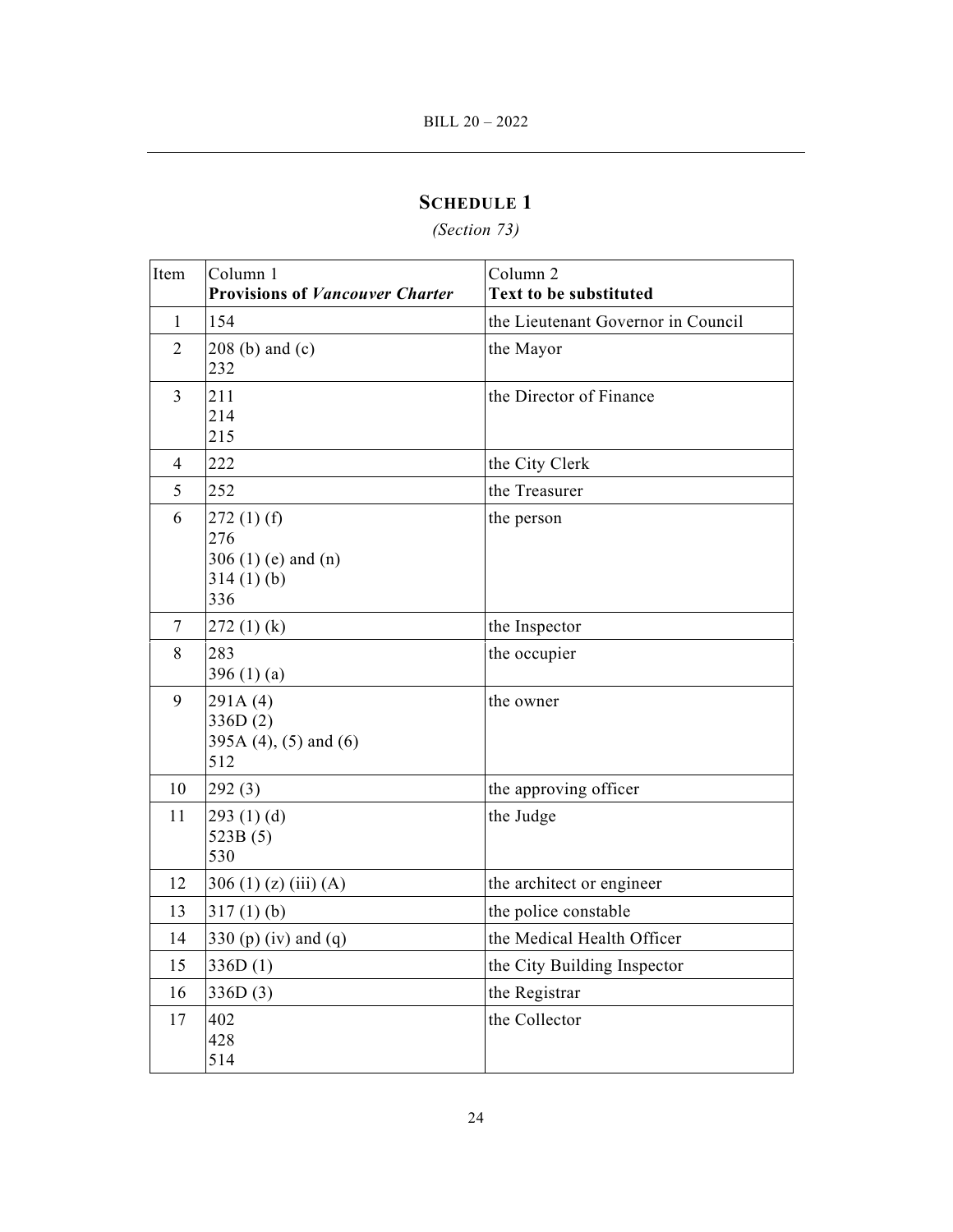| Item | lColumn 1<br><b>Provisions of Vancouver Charter</b> | Column 2<br><b>Text to be substituted</b> |
|------|-----------------------------------------------------|-------------------------------------------|
|      | 447                                                 | the plaintiff                             |
| 19   | 451(1)                                              | the purchaser                             |
|      | 453                                                 | the claimant                              |

*(Section 74)* 

|                | Item Column 1<br><b>Provisions of Vancouver Charter</b> | lColumn 2<br><b>Text to be substituted</b> |
|----------------|---------------------------------------------------------|--------------------------------------------|
|                | 21(3)<br>44(3)(a)<br>$87(1)$ (b) and (2) (b)            | the person                                 |
|                | 85(4)                                                   | the elector                                |
|                | 115 $(5)(a)$                                            | the candidate                              |
| $\overline{4}$ | 145.2 $(2)$ and $(4)$                                   | the member                                 |

# **SCHEDULE 3**

## *(Section 75)*

| Item           | Column 1<br><b>Provisions of Vancouver Charter</b> | Column 2<br><b>Text to be substituted</b> |
|----------------|----------------------------------------------------|-------------------------------------------|
| 1              | 178                                                | the barrister                             |
| 2              | 207(2)                                             | the Deputy Mayor                          |
| 3              | 213                                                | the Director of Finance                   |
| $\overline{4}$ | 223                                                | the City Clerk                            |
| 5              | 252                                                | the Treasurer                             |
| 6              | 269<br>270<br>271                                  | the Chief Licence Inspector               |
| $\overline{7}$ | 291A(1)                                            | the owner                                 |
| 8              | 291A(7)                                            | the grantee                               |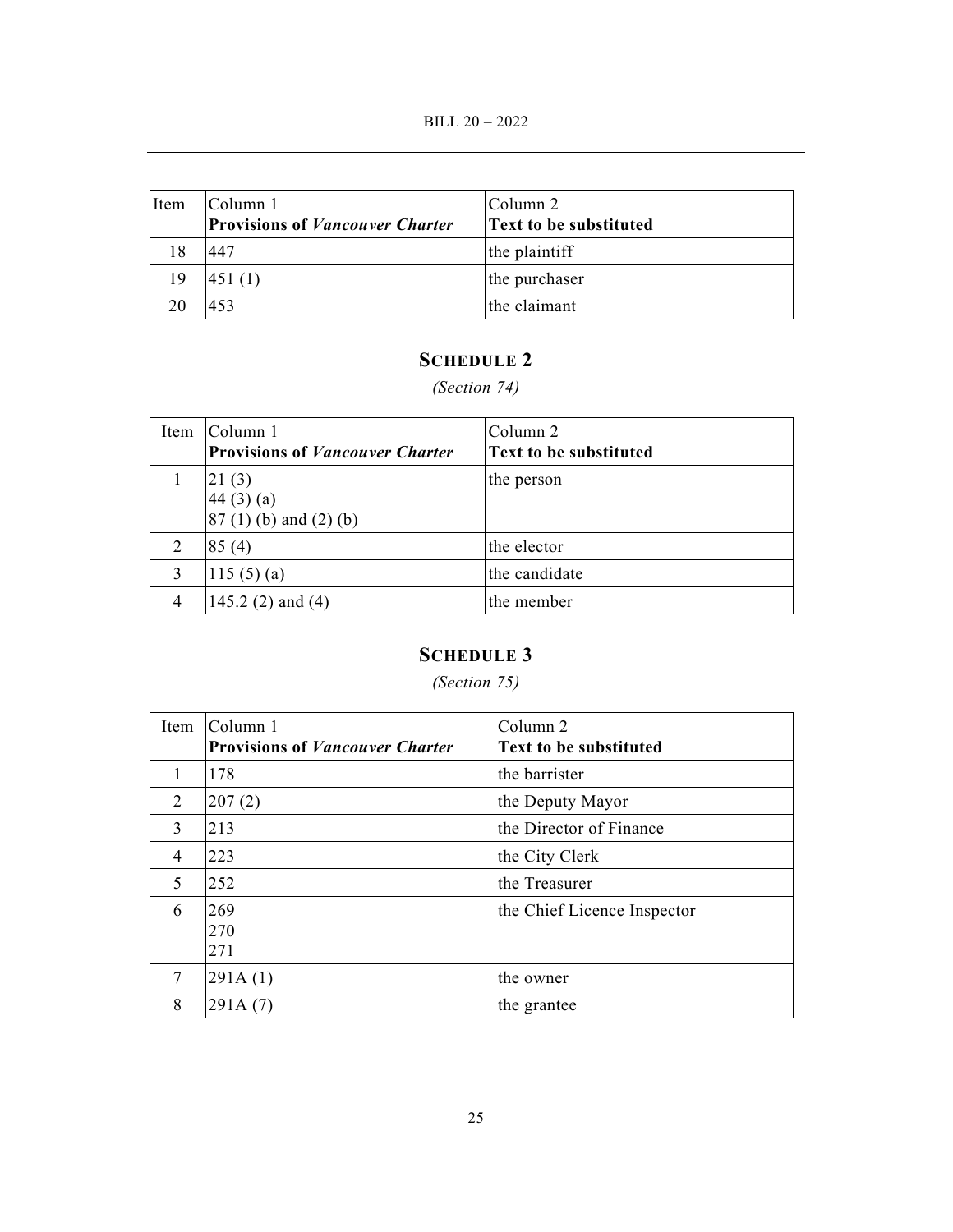| Item | Column 1<br><b>Provisions of Vancouver Charter</b>       | Column <sub>2</sub><br>Text to be substituted |
|------|----------------------------------------------------------|-----------------------------------------------|
| 9    | 293 $(1)$ $(a)$<br>306 $(1)(n)$<br>573 $(1)$ (b) and (c) | the person                                    |
| 10   | 294(3)                                                   | the civic public officer                      |
| 11   | 296                                                      | the other person                              |
| 12   | $306(1)$ (h)                                             | the City Building Inspector                   |
| 13   | 307                                                      | the Chief Constable                           |
| 14   | 313                                                      | the City Electrician                          |
| 15   | 329<br>330(q)                                            | the Medical Health Officer                    |
| 16   | 336D(1)(c)<br>451(1)<br>452                              | the purchaser                                 |
| 17   | 432                                                      | the Collector                                 |
| 18   | 451(2)                                                   | the occupant                                  |
| 19   | 560A                                                     | the Director of Planning                      |

## *(Section 76)*

| Item           | Column 1<br><b>Provisions of Vancouver Charter</b> | Column 2<br><b>Text to be substituted</b> |
|----------------|----------------------------------------------------|-------------------------------------------|
|                | 167<br>204 (k)                                     | the member's                              |
| 2              | 180(4)                                             | their                                     |
| 3              | $206A(2)$ (h)<br>224                               | the City Clerk's                          |
| $\overline{4}$ | 215<br>276<br>294(3)<br>452<br>453<br>454          | a                                         |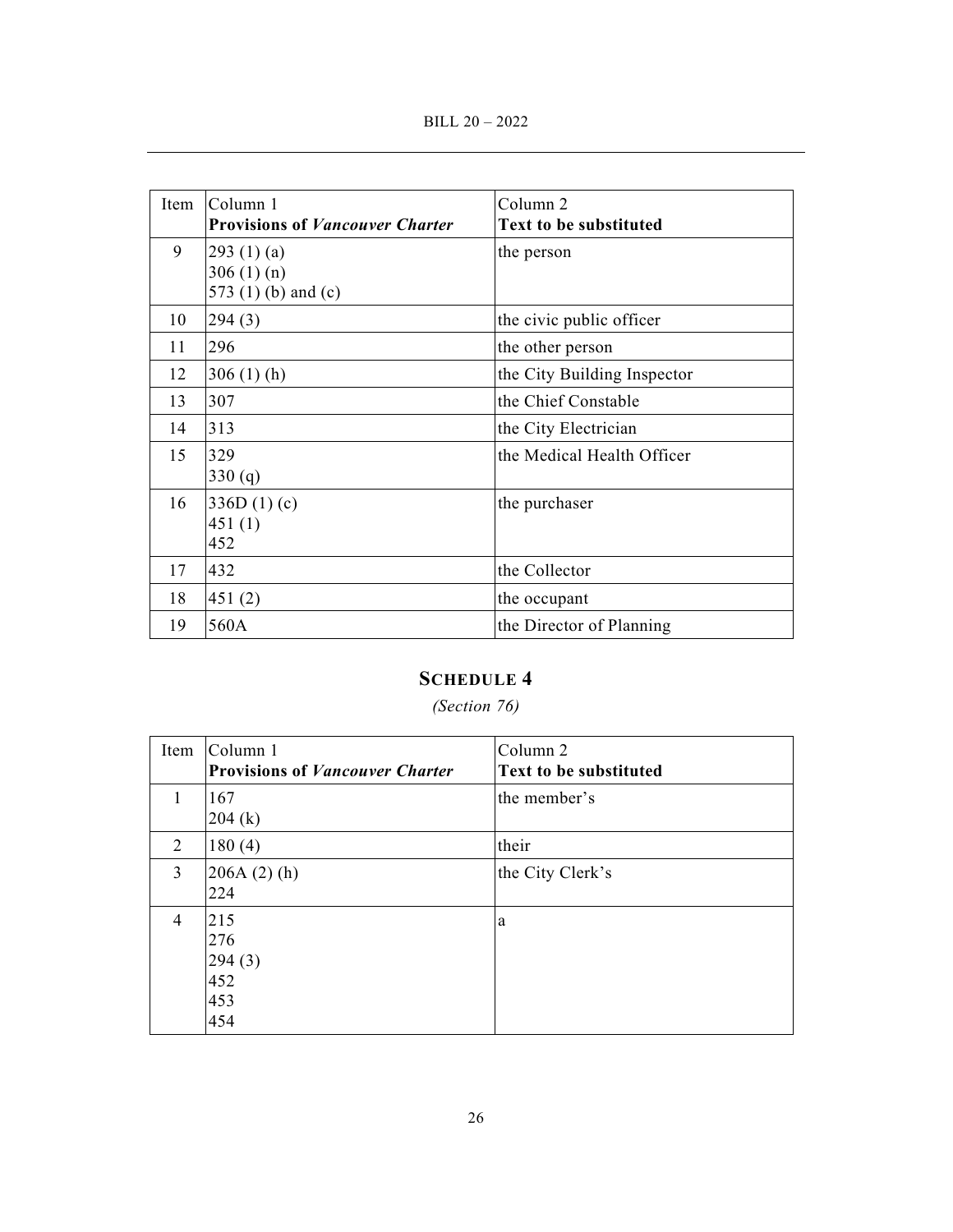| Item           | Column 1                               | Column <sub>2</sub>           |
|----------------|----------------------------------------|-------------------------------|
|                | <b>Provisions of Vancouver Charter</b> | <b>Text to be substituted</b> |
| 5              | 252                                    | the Treasurer's               |
|                | 254                                    |                               |
| 6              | 270                                    | the Chief Licence Inspector's |
|                | 271                                    |                               |
| $\overline{7}$ | $277$ (c) and (d) (i)                  | the holder's                  |
| 8              | $279B(3)$ (e)                          | the person's                  |
|                | $317(1)$ (b) and (r)<br>499            |                               |
|                | 559 in the definition of "owner"       |                               |
| 9              | $291A(1)$ and $(4)$                    | the owner's                   |
|                | 543                                    |                               |
| 10             | 307                                    | the occupant's                |
| 11             | $311$ (i) (i) and (ii)                 | the Fire Chief's              |
| 12             | $317(1)$ (p) (ii)                      | the Superintendent's          |
| 13             | 329                                    | the Medical Health Officer's  |
|                | 330 $(p)$ (iv)                         |                               |
| 14             | 336D(1)                                | the City Building Inspector's |
| 15             | 336D(5)                                | the Registrar's               |
| 16             | 351(1)                                 | the assessor's                |
| 17             | 437                                    | the purchaser's               |
|                | 439                                    |                               |
|                | 451(1)                                 |                               |
| 18             | 516                                    | the Collector's               |